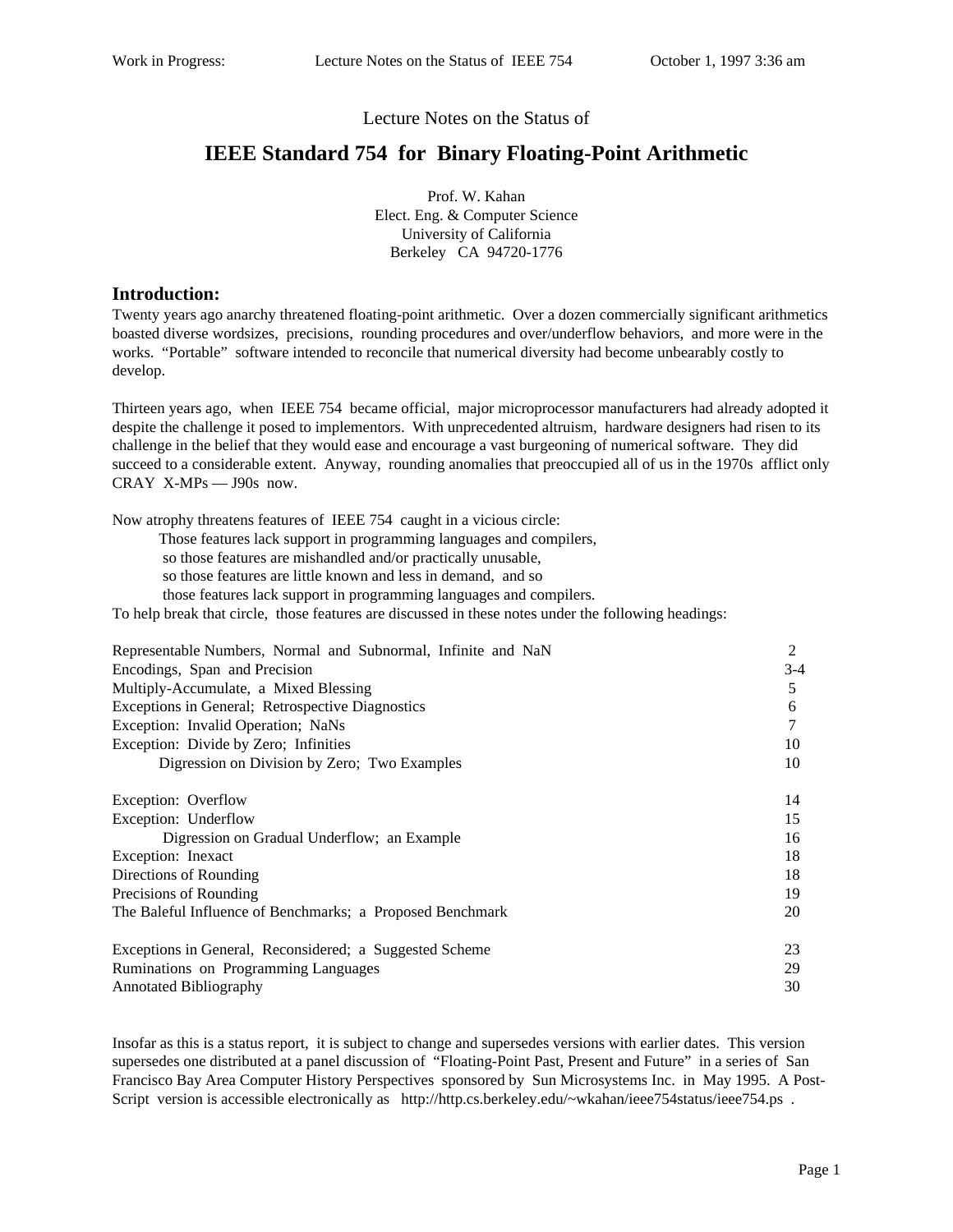# **Representable Numbers:**

IEEE 754 specifies three types or *Formats* of floating-point numbers:

| Single (Fortran's REAL*4, C's float),                    | (Obligatory),     |
|----------------------------------------------------------|-------------------|
| Double (Fortran's REAL*8, C's double),                   | (Ubiquitous), and |
| Double-Extended (Fortran REAL $*10+$ , C's long double), | (Optional).       |

( A fourth Quadruple-Precision format is not specified by IEEE 754 but has become a *de facto* standard among several computer makers none of whom support it fully in hardware yet, so it runs slowly at best.)

Each format has representations for NaNs (Not-a-Number),  $\pm$  (Infinity), and its own set of finite real numbers all of the simple form

 $2^{k+1-N}$  n

with two integers n ( signed *Significand* ) and k ( unbiased signed *Exponent* ) that run throughout two intervals determined from the format thus:

K+1 Exponent bits:  $1 - 2^{K} < k < 2^{K}$ . N Significant bits:  $-2^{N} < n < 2^{N}$ .

| Format          | <b>Bytes</b> | $K+1$ | N    |
|-----------------|--------------|-------|------|
| Single          |              |       | 24   |
| Double          |              | 11    | 53   |
| Double-Extended | 10           | 15    | 64   |
| (Quadruple      | 16           | 15    | 113) |

Table of Formats' Parameters:

This concise representation  $2^{k+1-N}$  n, unique to IEEE 754, is deceptively simple. At first sight it appears potentially ambiguous because, if n is even, dividing n by 2 ( a right-shift ) and then adding 1 to k makes no difference. Whenever such an ambiguity could arise it is resolved by minimizing the exponent k and thereby maximizing the magnitude of significand n ; this is " Normalization " which, if it succeeds, permits a Normal nonzero number to be expressed in the form  $2^{k+1-N}$  n =  $\pm 2^k$  (1+f) with a nonnegative *fraction*  $f < 1$ .

Besides these Normal numbers, IEEE 754 has Subnormal ( Denormalized ) numbers lacking or suppressed in earlier computer arithmetics; Subnormals, which permit Underflow to be Gradual, are nonzero numbers with an unnormalized significand n and the same minimal exponent  $k$  as is used for  $0$ :

Subnormal  $2^{k+1-N}$  n =  $\pm 2^k (0+f)$  has k = 2 - 2<sup>K</sup> and 0 < | n | <  $2^{N-1}$ , so 0 <  $f$  < 1.

Thus, where earlier arithmetics had conspicuous gaps between 0 and the tiniest Normal numbers  $\pm 2^{2-2^K}$ , IEEE 754 fills the gaps with Subnormals spaced the same distance apart as the smallest Normal numbers:



-+- Consecutive Positive Floating-Point Numbers -+-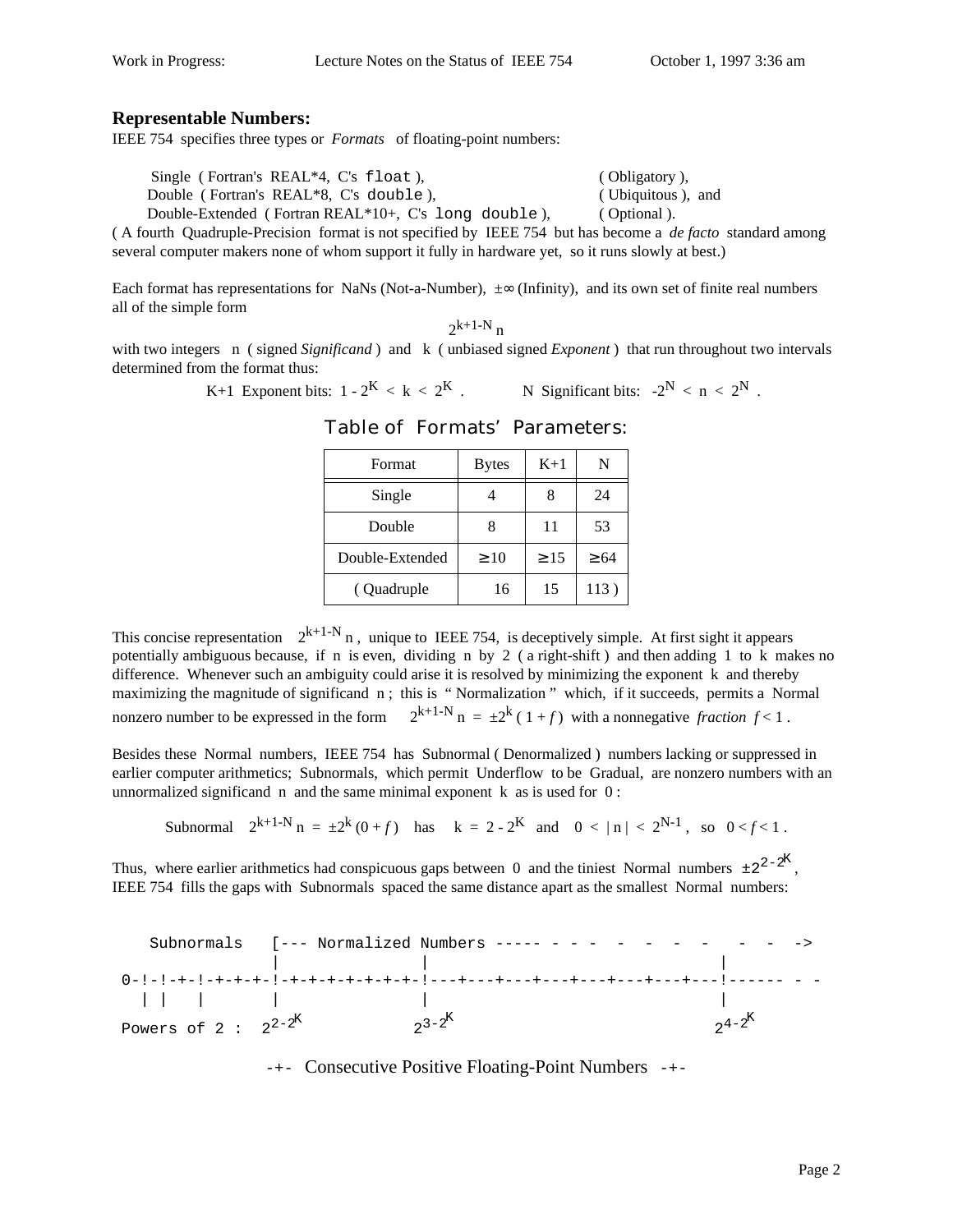IEEE 754 encodes floating-point numbers in memory (not in registers) in ways first proposed by I.B. Goldberg in *Comm. ACM* (1967) 105-6; it packs three fields with integers derived from the sign, exponent and significand of a number as follows. The leading bit is the sign bit,  $0$  for  $+$  and  $1$  for  $-$ . The next K+1 bits hold a biased exponent. The last N or N-1 bits hold the significand's magnitude. To simplify the following table, the significand n is dissociated from its sign bit so that n may be treated as nonnegative.

| <b>Number Type</b> | <b>Sign Bit</b> | $K+1$ bit <b>Exponent</b> | Nth bit  | N-1 bits of <b>Significand</b>      |
|--------------------|-----------------|---------------------------|----------|-------------------------------------|
| NaNs:              | $\overline{?}$  | binary 111111             |          | binary 1xxxxxx                      |
| SNaNs:             | $\overline{?}$  | binary 111111             |          | nonzero binary 0xxxxxx              |
| Infinities:        | $\pm$           | binary 111111             |          | O                                   |
| Normals:           | 土               | $k-1+2^{K}$               |          | nonnegative $n - 2^{N-1} < 2^{N-1}$ |
| Subnormals:        | 土               | 0                         | 0        | positive $n < 2^{N-1}$              |
| Zeros:             | 土               |                           | $\theta$ |                                     |

Encodings of  $\pm 2^{k+1-N}$  n into Binary Fields :

Note that  $+0$  and  $-0$  are distinguishable and follow obvious rules specified by IEEE 754 even though floatingpoint arithmetical comparison says they are equal; there are good reasons to do this, some of them discussed in my 1987 paper " Branch Cuts ... ." The two zeros are distinguishable arithmetically only by either division-byzero ( producing appropriately signed infinities ) or else by the CopySign function recommended by IEEE 754 / 854. Infinities, SNaNs, NaNs and Subnormal numbers necessitate four more special cases.

IEEE Single and Double have no Nth bit in their significant digit fields; it is " implicit." 680x0 / ix87 Extendeds have an explicit Nth bit for historical reasons; it allowed the Intel 8087 to suppress the normalization of subnormals advantageously for certain scalar products in matrix computations, but this and other features of the 8087 were later deemed too arcane to include in IEEE 754, and have atrophied.

Non-Extended encodings are all " Lexicographically Ordered," which means that if two floating-point numbers in the same format are ordered (say  $x < y$ ), then they are ordered the same way when their bits are reinterpreted as Sign-Magnitude integers. Consequently, processors need no floating-point hardware to search, sort and window floating-point arrays quickly. ( However, some processors reverse byte-order!) Lexicographic order may also ease the implementation of a surprisingly useful function NextAfter(x, y) which delivers the neighbor of x in its floating-point format on the side towards y .

Algebraic operations covered by IEEE 754, namely  $+, -, \cdot, /$ , and Binary <-> Decimal Conversion with rare exceptions, must be *Correctly Rounded* to the precision of the operation's destination unless the programmer has specified a rounding other than the default. If it does not Overflow, a correctly rounded operation's error cannot exceed half the gap between adjacent floating-point numbers astride the operation's ideal ( unrounded ) result. Half-way cases are rounded *to Nearest Even*, which means that the neighbor with last digit 0 is chosen. Besides its lack of statistical bias, this choice has a subtle advantage; it prevents prolonged drift during slowly convergent iterations containing steps like these:

While  $(\dots)$  do  $\{y := x+z; \dots; x := y-z\}$ .

A consequence of correct rounding ( and Gradual Underflow ) is that the calculation of an expression X•Y for any algebraic operation • produces, if finite, a result  $(X\cdot Y)\cdot(1 + \beta) + \mu$  where  $|\mu|$  cannot exceed half the smallest gap between numbers in the destination's format, and  $|B| < 2^{-N}$ , and  $B \cdot \mu = 0$ . ( $\mu$  0 only when Underflow occurs.) This characterization constitutes a weak model of roundoff used widely to predict error bounds for software. The model characterizes roundoff *weakly* because, for instance, it cannot confirm that, in the absence of Over/Underflow or division by zero,  $-1$  x/  $(x^2 + y^2)$  1 despite five rounding errors, though this is true and easy to prove for IEEE 754, harder to prove for most other arithmetics, and can fail on a CRAY Y-MP.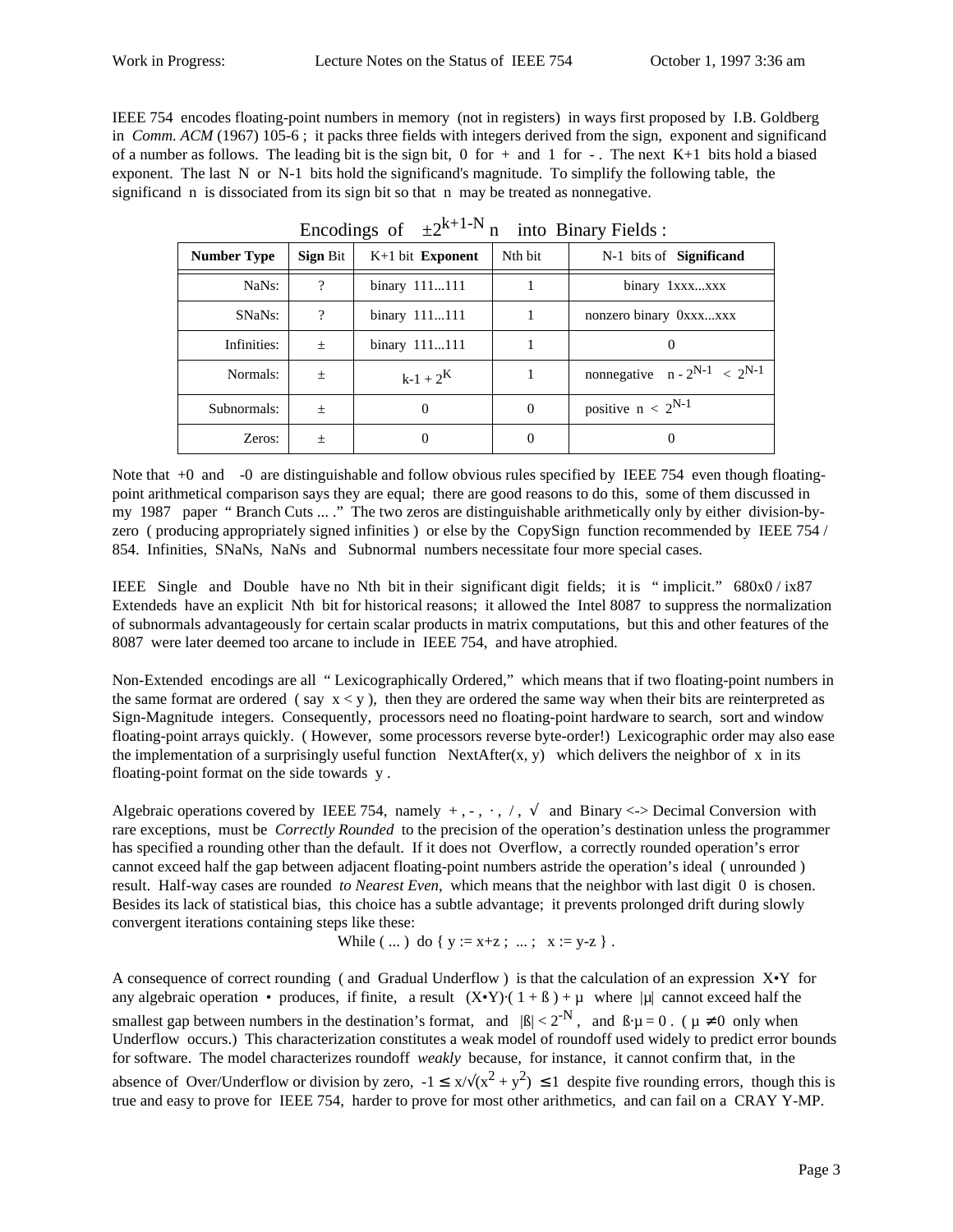The following table exhibits the span of each floating-point format, and its precision both as an upper bound  $2^{-N}$ upon relative error ß and in " Significant Decimals."

|             | $\beta$ of the stression of the $\beta$ of Tomma I of the stress of $\beta$ . |               |             |             |           |
|-------------|-------------------------------------------------------------------------------|---------------|-------------|-------------|-----------|
| Format      | Min. Subnormal                                                                | Min. Normal   | Max. Finite | $2^{-N}$    | Sig. Dec. |
| Single:     | 1.4 E-45                                                                      | $1.2 E - 38$  | 3.4 E38     | $5.96E-8$   | $6 - 9$   |
| Double:     | 4.9 E-324                                                                     | $2.2 E - 308$ | 1.8 E308    | $1.11 E-16$ | $15 - 17$ |
| Extended:   | 3.6 E-4951                                                                    | 3.4 E-4932    | 1.2 E4932   | 5.42 E-20   | $18 - 21$ |
| (Quadruple: | 6.5 E-4966                                                                    | 3.4 E-4932    | 1.2 E4932   | 9.63 E-35   | $33 - 36$ |

Span and Precision of IEEE 754 Floating-Point Formats .

Entries in this table come from the following formulas:

| Min. Positive Subnormal: |           | $2^3 - 2K - N$                         |
|--------------------------|-----------|----------------------------------------|
| Min. Positive Normal:    |           | $2^2 - 2^K$                            |
| Max. Finite:             |           | $(1 - 1/2^N)$ $2^{2K}$                 |
| Sig. Dec.,               | at least: | floor( $(N-1) Log_{10}(2)$ ) sig. dec. |
|                          | at most:  | ceil $(1 + N Log_{10}(2))$ sig. dec.   |

The precision is bracketed within a range in order to characterize how accurately conversion between binary and decimal has to be implemented to conform to IEEE 754. For instance, " 6 - 9 " Sig. Dec. for Single means that, in the absence of OVER/UNDERFLOW, ...

If a decimal string with at most 6 sig. dec. is converted to Single and then converted back to the same number of sig. dec., then the final string should match the original. Also, ...

If a Single Precision floating-point number is converted to a decimal string with at least 9 sig. dec. and then converted back to Single, then the final number must match the original.

Most microprocessors that support floating-point on-chip, and all that serve in prestigious workstations, support just the two REAL\*4 and REAL\*8 floating-point formats. In some cases the registers are all 8 bytes wide, and REAL\*4 operands are converted on the fly to their REAL\*8 equivalents when they are loaded into a register; in such cases, immediately rounding to REAL\*4 every REAL\*8 result of an operation upon such converted operands produces the same result as if the operation had been performed in the REAL\*4 format all the way.

But Motorola 680x0-based Macintoshes and Intel ix86-based PCs with ix87-based ( not Weitek's 1167 or 3167 ) floating-point behave quite differently; they perform all arithmetic operations in the Extended format, regardless of the operands' widths in memory, and round to whatever precision is called for by the setting of a control word.

Only the Extended format appears in a 680x0's eight floating-point flat registers or an ix87's eight floatingpoint stack-registers, so all numbers loaded from memory in any other format, floating-point or integer or BCD, are converted on the fly into Extended with no change in value. All arithmetic operations enjoy the Extended range and precision. Values stored from a register into a narrower memory format get rounded on the fly, and may also incur OVER/UNDERFLOW. ( Since the register's value remains unchanged, unless popped off the ix87's stack, misconstrued ambiguities in manuals or ill-considered " optimizations " cause some compilers sometimes wrongly to reuse that register's value in place of what was stored from it; this subtle bug will be re-examined later under " Precisions of Rounding " below.)

Since the Extended format is optional in implementations of IEEE 754, most chips do not offer it; it is available only on Intel's x86/x87, Pentium, Pentium Pro and their clones by AMD and Cyrix, on Intel's 80960 KB, on Motorola's 68040/60 or earlier 680x0 with 68881/2 coprocessor, and on Motorola's 88110, all with 64 sig.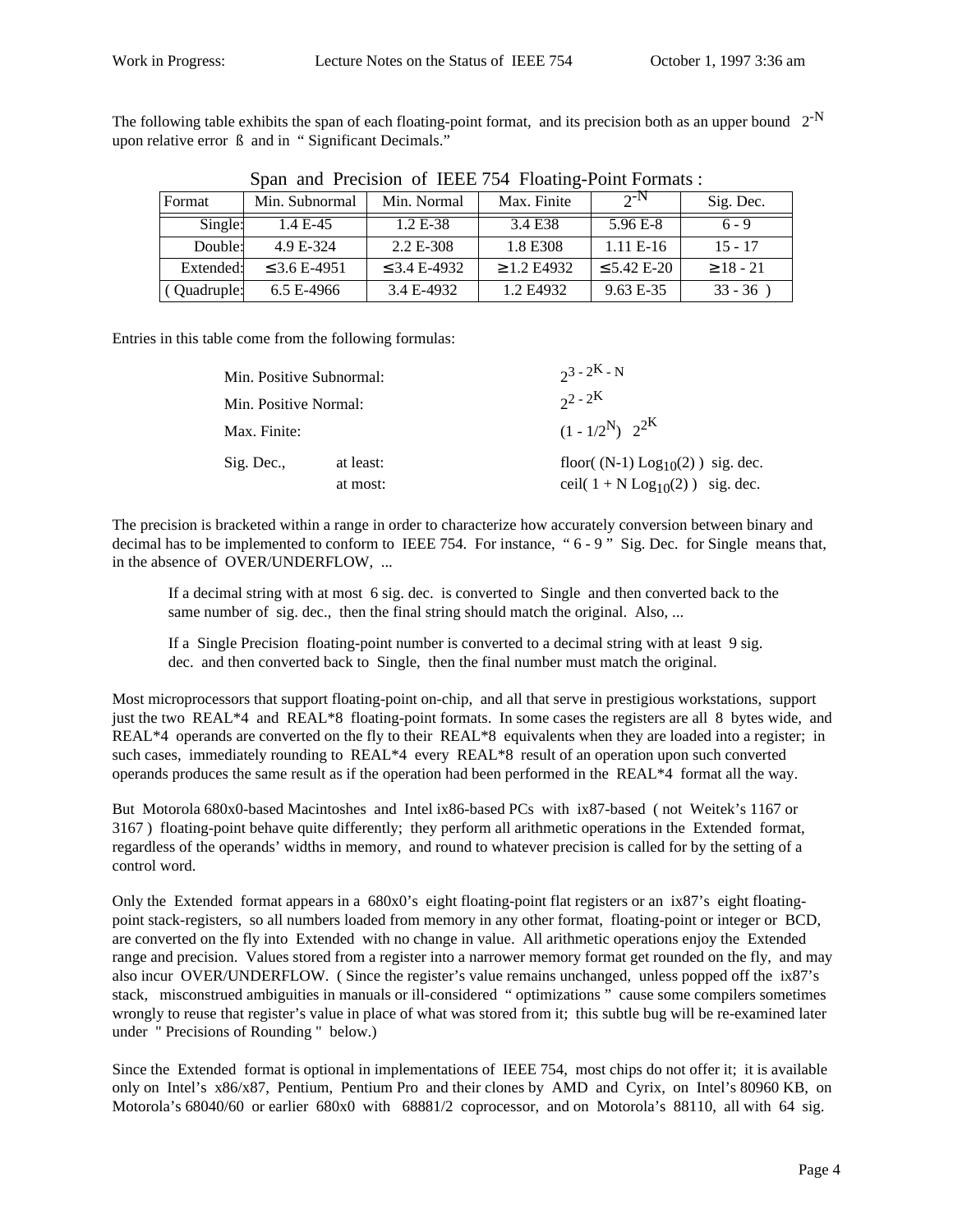bits and 15 bits of exponent, but in words that may be 80 or 96 or 128 bits wide when stored in memory. This format is intended mainly to help programmers enhance the integrity of their Single and Double software, and to attenuate degradation by roundoff in Double matrix computations of larger dimensions, and can easily be used in such a way that substituting Quadruple for Extended need never invalidate its use. However, language support for Extended is hard to find.

# **Multiply-Accumulate**, a Mixed Blessing:

The IBM Power PC and Apple Power Macintosh, both derived from the IBM RS/6000 architecture, and the SGI/MIPS R8000 and HAL SPARC purport to conform to IEEE 754 but too often use a " Fused " Multiply-Add instruction in a way that goes beyond the standard. The idea behind a Multiply-Add ( or " MAC " for " Multiply-Accumulate " ) instruction is that an expression like  $\pm a^*b \pm c$  be evaluated in one instruction so implemented that scalar products like  $a_1 * b_1 + a_2 * b_2 + a_3 * b_3 + ... + a_L * b_L$  can be evaluated in about L+3 machine cycles. Many machines have a MAC. Beyond that, a *Fused* MAC evaluates  $\pm a^*b \pm c$  with just one rounding error at the end. This is done not so much to roughly halve the rounding errors in a scalar product as to facilitate fast and correctly rounded division without much hardware dedicated to it.

To compute  $q = x/y$  correctly rounded, it suffices to have hardware approximate the reciprocal 1/y to several sig. bits by a value t looked up in a table, and then improve t by iteration thus:

$$
t := t + (1 - t^*y)^*t
$$
.

Each such iteration doubles the number of correct bits in t at the cost of two MACs until t is accurate enough to produce  $q := t^*x$ . To round q correctly, its remainder  $r := x - q^*y$  must be obtained exactly; this is what the " Fused " in the Fused MAC is for. It also speeds up correctly rounded square root, decimal <-> binary conversion, and some transcendental functions. These and other uses make a Fused MAC worth putting into a computer's instruction set. ( If only division and square root were at stake we might do better merely to widen the multiplier hardware slightly in a way accessible solely to microcode, as TI does in its SPARC chips.)

A Fused MAC also speeds up a grubby "Doubled-Double" approximation to Quadruple-Precision arithmetic by unevaluated sums of pairs of Doubles. Its advantage comes about from a Fused MAC's ability to evaluate any product a<sup>\*b</sup> exactly; first let  $p := a^*b$  rounded off; then compute  $c := a^*b - p$  exactly in another Fused MAC, so that  $a^*b = p + c$  exactly without roundoff. Fast but grubby Double-Double undermines the incentive to provide Quadruple-Precision correctly rounded in IEEE 754's style.

Fused MACs generate anomalies when used to evaluate  $a^*b \pm c^*d$  in two instructions instead of three. Which of a\*b and c\*d is evaluated and therefore rounded first? Either way, important expectations can be thwarted. For example, multiplying a complex number by its complex conjugate should produce a real number, but it might not

with a Fused MAC. If  $(q^2 - p^*r)$  is real in the absence of roundoff, then the same is expected for SQRT( $q^*q - p^*r$ )

despite roundoff, but perhaps not with a Fused MAC. Therefore Fused MACs cannot be used indiscriminately; there are a few programs that contain a few assignment statements from which Fused MACs must be banned.

By design, a Fused MAC always runs faster than separate multiplication and add, so compiler writers with one eye on benchmarks based solely upon speed leave programmers no way to inhibit Fused MACs selectively within expressions, nor to ban them from a selected assignment statement.

Ideally, some locution like redundant parentheses should be understood to control the use of Fused MACs on machines that have them. For instance, in Fortran, ...

 $(A*B) + C*D$  and  $C*D + (A*B)$  should always round  $A*B$  first;

 $(A*B) + (C*D)$  should inhibit the use of a Fused MAC here.

Something else is needed for C , whose Macro Preprocessor often insinuates hordes of redundant parentheses. Whatever expedient is chosen must have no effect upon compilations to machines that lack a Fused MAC; a separate compiler directive at the beginning of a program should say whether the program is intended solely for machines with, or solely for machines without a Fused MAC.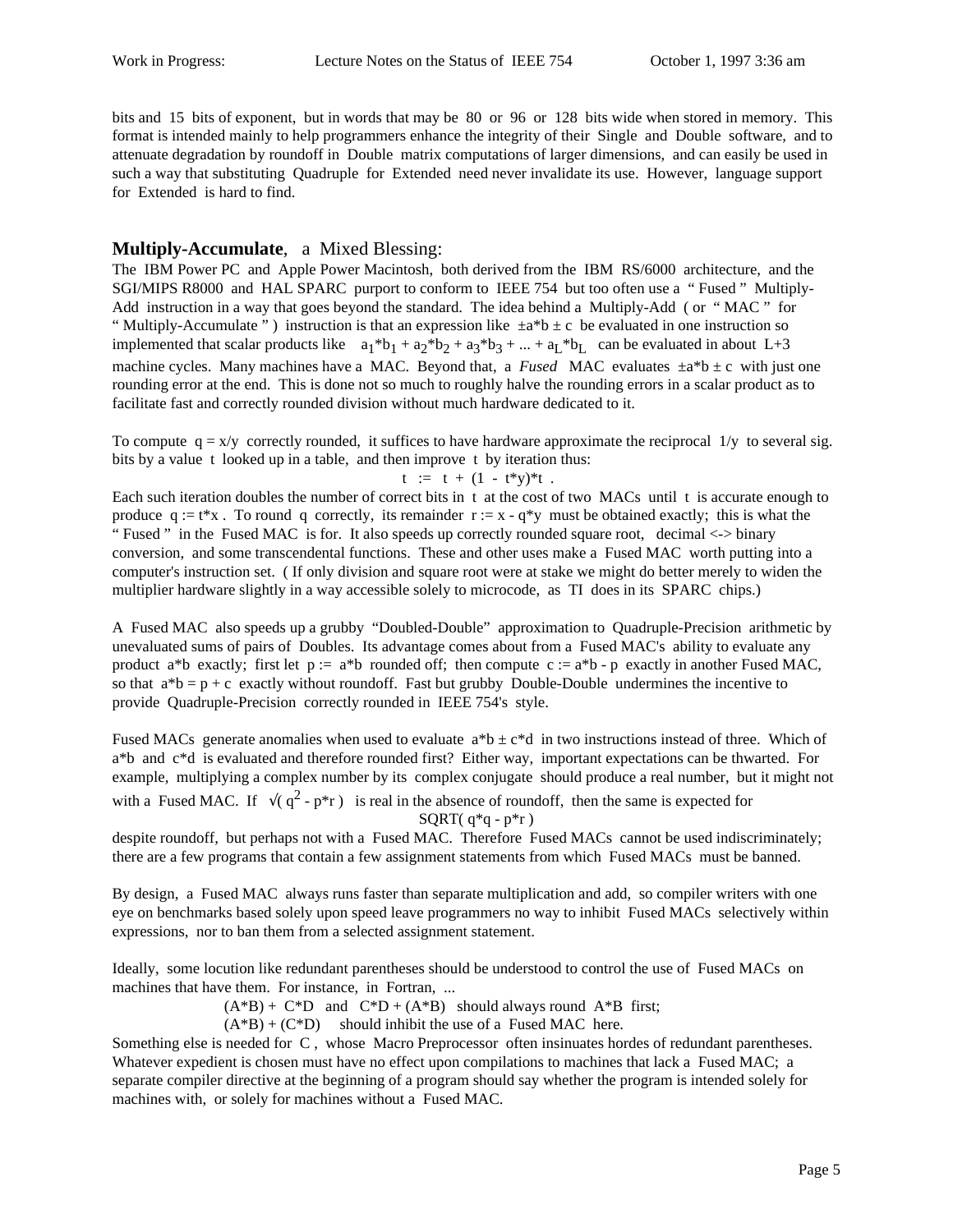# **Exceptions** in General.

Designers of operating systems tend to incorporate all trap-handling into their handiwork, thereby burdening floating-point exception-handling with unnecessary and intolerable overheads. Better designs should incorporate all floating-point trap-handling into a run-time math. library, along with logarithms and cosines, which the operating system merely loads. To this end, the operating system has only to provide default handlers ( in case the loaded library neglects trap-handling ) and secure trap re-vectoring functions for libraries that take up that duty and later, at the end of a task, relinquish it.

To Disable an exception's trap is to let the numeric (co)processor respond to every instance of that exception by raising its Flag and delivering the result specified as its " Default " in IEEE 754. For example, the default result for 3.0/0.0 is with the same sign as that 0.0 . The raised flag stays raised until later set down by the program, perhaps after it has been sensed. IEEE 754 allows for the possibility that raised flags be non-null pointers, but most microprocessors keep one or two bits per flag in a Status register whose sensing and clearing fall outside the scope of these notes. The same goes for bits in a Control register that Enable/Disable traps; see manuals for your chip and for the programming environment ( e.g. compiler ) that concerns you.

 +-------------------------------------------------------------------+ | CAUTION: Do not change ( enable or disable ) exception traps | in a way contrary to what is expected by your programming environment or application program, lest unpredictable consequences ensue for lack of a handler or its action. +-------------------------------------------------------------------+

Disputes over exceptions are unavoidable. In fact, one definition for " Exception " is ...

" Event for which any policy chosen in advance will subsequently give some reasonable person cause to take exception."

A common mistake is to treat exceptions as errors and punish the presumed perpetrators; usually punishment falls not upon deserving perpetrators but upon whatever interested parties happen to be in attendance later when exceptions arise from what was perpetrated, error or not.

 +-------------------------------------------------------------------+ Exceptions that reveal errors are merely messengers. What turns an exception into an error is bad exception-handling. +-------------------------------------------------------------------+

Attempts to cope decently with all exceptions inevitably run into unresolved dilemmas sooner or later unless the computing environment provides what I call " Retrospective Diagnostics.". These exist in a rudimentary form in Sun Microsystems' operating system on SPARCs. The idea is to log ( in the sense of a ship's log ) every suspicious event that is noticed during a computation. These events are logged not by time of occurrence ( which could fill a disk very soon ) but by site in a program. A hashing scheme ensures that events repeated at the same site will perhaps update but certainly not add entries to the log. Neither need an exception that occurs while its flag is still raised by a previous exception of the same kind add a new entry to the log. After a program finishes ( if it ever does ), its user may be notified discreetly if a dangerous flag like INVALID is still raised; then that flag can serve as a pointer to its entry in the log. The log cannot grow intolerably long, so unusual entries stand out and point to whatever software module put them there. The user of that software can then identify the module in question and ask its supplier whether an entry is something to worry about.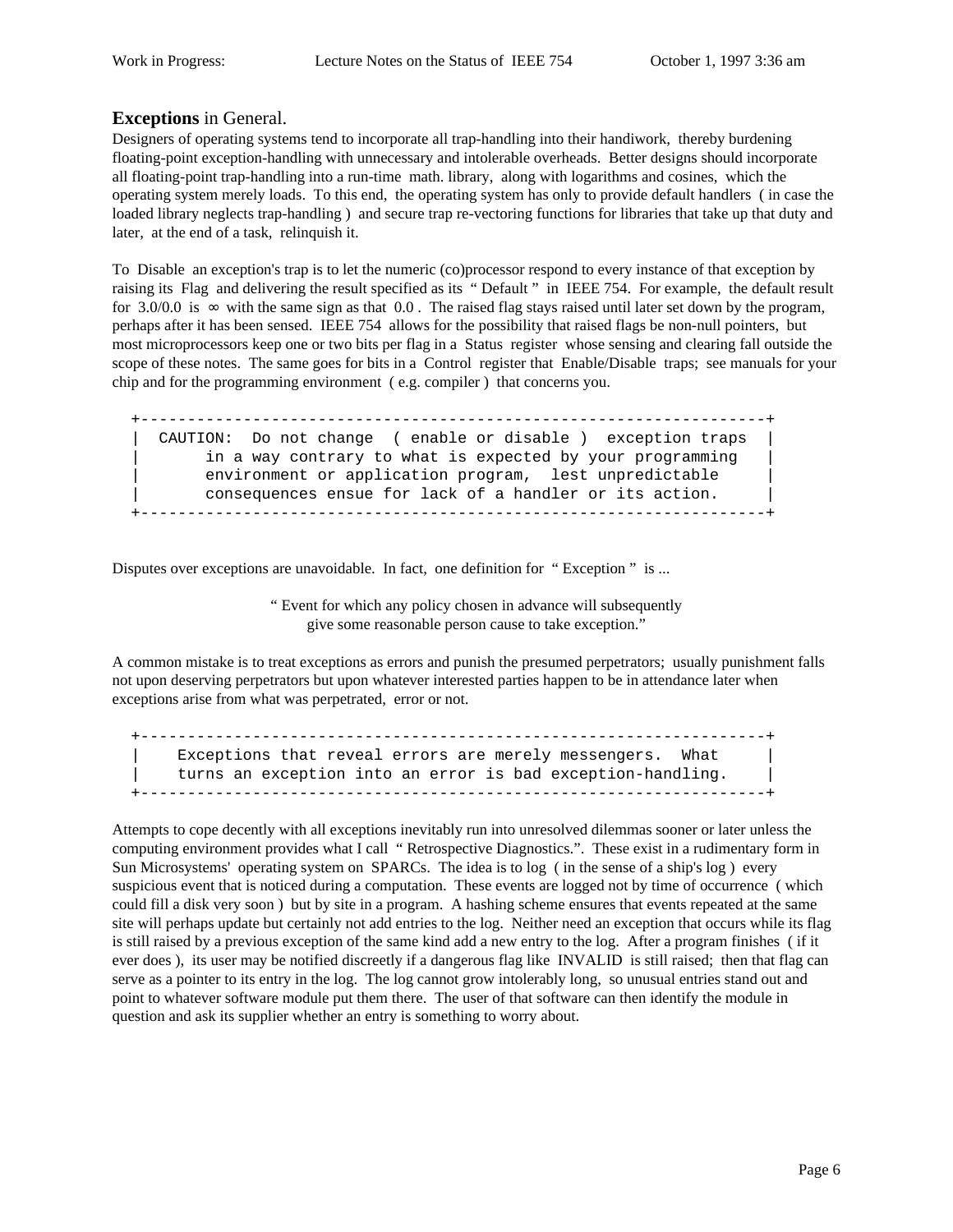# Exception: **INVALID** operation.

Signaled by the raising of the INVALID flag whenever an operation's operands lie outside its domain, this exception's default, delivered only because any other real or infinite value would most likely cause worse confusion, is NaN , which means " Not a Number." IEEE 754 specifies that seven invalid arithmetic operations shall deliver a NaN unless they are trapped:

> real (Negative),  $0^*$ ,  $0.0/0.0$ , /, REMAINDER(Anything, 0.0), REMAINDER(, Anything), - when signs agree ( but  $+$  = when signs agree ).

Conversion from floating-point to other formats can be INVALID too, if their limits are violated, even if no NaN can be delivered.

NaN also means " Not any Number " ; NaN does not represent the set of all real numbers, which is an interval for which the appropriate representation is provided by a scheme called " Interval Arithmetic."

NaN must not be confused with " Undefined." On the contrary, IEEE 754 defines NaN perfectly well even though most language standards ignore and many compilers deviate from that definition. The deviations usually afflict relational expressions, discussed below. Arithmetic operations upon NaNs other than SNaNs ( see below ) never signal INVALID, and always produce NaN unless replacing every NaN operand by any finite or infinite real values would produce the same finite or infinite floating-point result independent of the replacements.

For example, 0\*NaN must be NaN because  $0^*$  is an INVALID operation (NaN). On the other hand, for hypot(x, y) :=  $(x*x + y*y)$  we find that hypot(, y) = + for all real y, finite or not, and deduce that hypot(, NaN) = + too; naive implementations of hypot may do differently.

NaNs were not invented out of whole cloth. Konrad Zuse tried similar ideas in the late 1930s; Seymour Cray built " Indefinites " into the CDC 6600 in 1963; then DEC put " Reserved Operands " into their PDP-11 and VAX. But nobody used them because they trap when touched. NaNs do not trap ( unless they are " Signaling " SNaNs, which exist mainly for political reasons and are rarely used ); NaNs propagate through most computations. Consequently they do get used.

Perhaps NaNs are widely misunderstood because they are not needed for mathematical analysis, whose sequencing is entirely logical; they are needed only for computation, with temporal sequencing that can be hard to revise, harder to reverse. NaNs must conform to mathematically consistent rules that were deduced, not invented arbitrarily, in 1977 during the design of the Intel 8087 that preceded IEEE 754. What had been missing from computation but is now supplied by NaNs is an opportunity ( not obligation ) for software ( especially when searching ) to follow an unexceptional path ( no need for exotic control structures ) to a point where an exceptional event can be appraised after the event, when additional evidence may have accrued. Deferred judgments are *usually* better judgments but *not always*, alas.

Whenever a NaN is created from non-NaN operands, IEEE 754 demands that the INVALID OPERATION flag be raised, but does not say whether a flag is a word in memory or a bit in a hardware Status Word. That flag stays raised until the program lowers it. ( The Motorola 680x0 also raises or lowers a transient flag that pertains solely to the last floating-point operation executed.) The " Sticky " flag mandated by IEEE 754 allows programmers to test it later at a convenient place to detect previous INVALID operations and compensate for them, rather than be forced to prevent them. However, ...

+-------------------------------------------------------------------+

Microsoft's C and C++ compilers defeat that purpose of the | INVALID flag by using it exclusively to detect floating-point | stack overflows, so programmers cannot use it ( via library | functions \_clear87 and \_status87 ) for their own purposes. +-------------------------------------------------------------------+

This flagrant violation of IEEE 754 appears not to weigh on Microsoft's corporate conscience.

So far as I know, Borland's  $C$ ,  $C_{++}$  and Pascal compilers do not abuse the INVALID flag that way. . . . . . . . . . . . . . . . . . . . . . . . . . . . .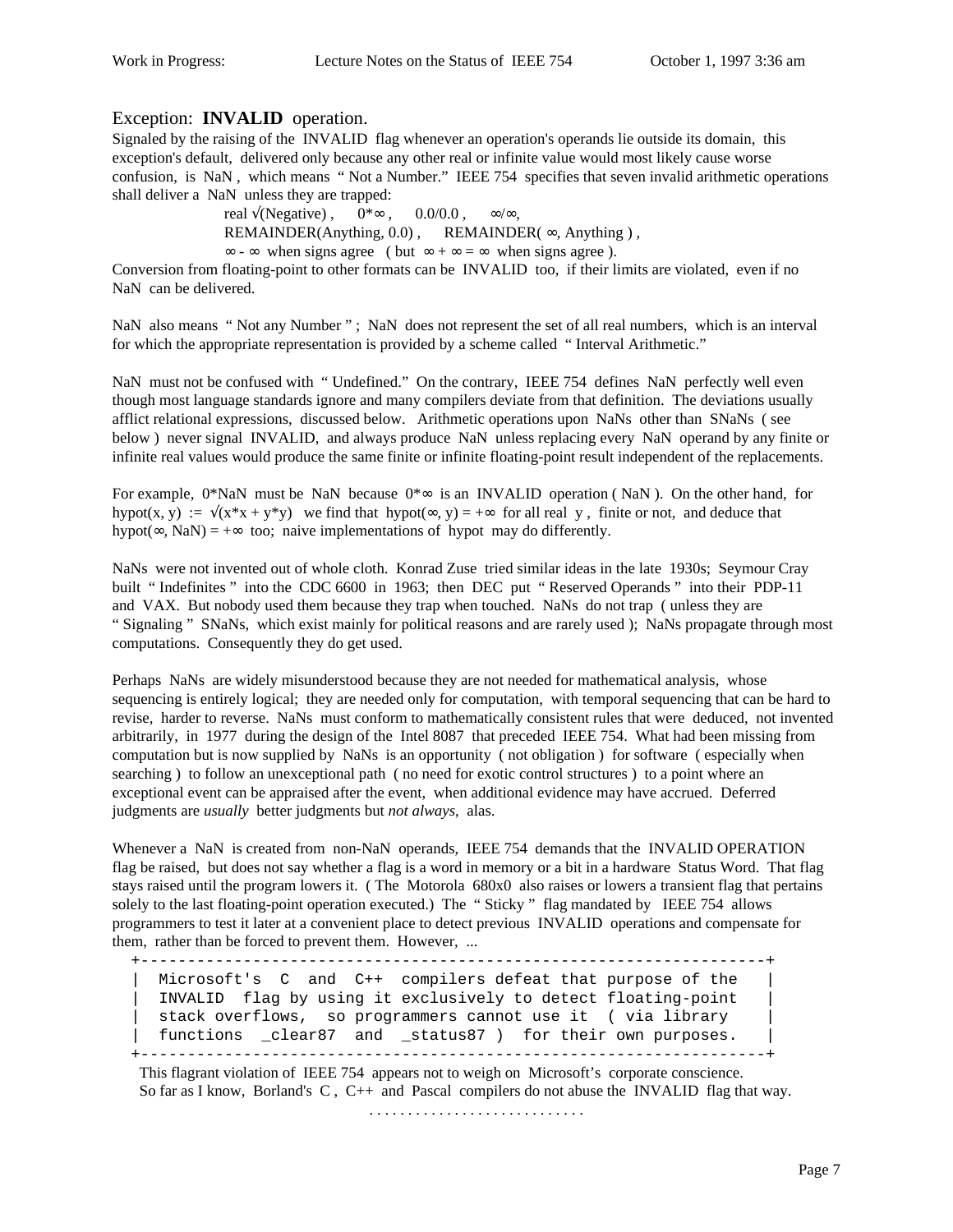While on the subject of miscreant compilers, we should remark their increasingly common tendency to reorder operations that can be executed concurrently by pipelined computers. *C* programmers may declare a variable volatile to inhibit certain reorderings. A programmer's intention is thwarted when an alleged " optimization " moves a floating-point instruction past a procedure-call intended to deal with a flag in the floating-point status word or to write into the control word to alter trapping or rounding. Bad moves like these have been made even by compilers that come supplied with such procedures in their libraries. (See control87, clear87 and status87 in compilers for Intel processors.) Operations' movements would be easier to debug if they were highlighted by the compiler in its annotated re-listing of the source-code. Meanwhile, so long as compilers mishandle attempts to cope with floating-point exceptions, flags and modes in the ways intended by IEEE Standard 754, frustrated programmers will abandon such attempts and compiler writers will infer wrongly that unexercised capabilities are unexercised for lack of demand. . . . . . . . . . . . . . . . . . . . . . . . . . . . . . . . .

IEEE 754's specification for NaN endows it with a field of bits into which software can record, say, how and/or where the NaN came into existence. That information would be extremely helpful for subsequent " Retrospective Diagnosis " of malfunctioning computations, but no software exists now to employ it. Customarily that field has been copied from an operand NaN to the result NaN of every arithmetic operation, or filled with binary 1000...000 when a new NaN was created by an untrapped INVALID operation. For lack of software to exploit it, that custom has been atrophying.

680x0 and ix87 treat a NaN with any nonzero binary 0xxx...xxx in that field as an SNaN ( Signaling NaN ) to fulfill a requirement of IEEE 754. An SNaN may be moved ( copied ) without incident, but any other arithmetic operation upon an SNaN is an INVALID operation ( and so is loading one onto the ix87's stack ) that must trap or else produce a new nonsignaling NaN. ( Another way to turn an SNaN into a NaN is to turn 0xxx...xxx into 1xxx...xxx with a logical OR.) Intended for, among other things, data missing from statistical collections, and for uninitialized variables, SNaNs seem preferable for such purposes to zeros or haphazard traces left in memory by a previous program. However, no more will be said about SNaNs here.

Were there no way to get rid of NaNs, they would be as useless as Indefinites on CRAYs; as soon as one were encountered, computation would be best stopped rather than continued for an indefinite time to an Indefinite conclusion. That is why some operations upon NaNs must deliver non-NaN results. Which operations?

Disagreements about some of them are inevitable, but that grants no license to resolve the disagreements by making arbitrary choices. Every real ( not logical ) function that produces the same floating-point result for all finite and infinite numerical values of an argument should yield the same result when that argument is NaN. ( Recall hypot above.)

The exceptions are C predicates " $x == x$ " and " $x != x$ ", which are respectively 1 and 0 for every infinite or finite number x but reverse if x is Not a Number (NaN); these provide the only simple unexceptional distinction between NaNs and numbers in languages that lack a word for NaN and a predicate IsNaN(x). Overoptimizing compilers that substitute 1 for  $x == x$  violate IEEE 754.

IEEE 754 assigns values to all relational expressions involving NaN . In the syntax of C , the predicate  $x := y$  is True but all others,  $x < y$ ,  $x \le y$ ,  $x == y$ ,  $x >= y$  and  $x > y$ , are False whenever x or y or both are NaN, and then all but  $x := y$  and  $x == y$  are INVALID operations too and must so signal. Ideally, expressions  $x \leq y$ ,  $x \leq z$ ,  $x \leq z$ ,  $x \leq z$ ,  $x \leq z$  and  $x \leq z$ ,  $y$  should be valid and quietly True if x or y or both are NaN , but arbiters of taste and fashion for ANSI Standard C have refused to recognize such expressions. In any event,  $\{x \le y\}$  differs from  $x \ge y$  when NaN is involved, though rude compilers " optimize " the difference away. Worse, some compilers mishandle NaNs in all relational expressions.

Some language standards conflict with IEEE 754. For example, APL specifies 1.0 for 0.0/0.0 ; this specification is one that APL's designers soon regretted. Sometimes naive compile-time optimizations replace expressions  $x/x$  by 1 (wrong if x is zero, or NaN) and  $x - x$  by 0 (wrong if x is or NaN) and  $0 \star x$  and  $0/x$  by 0 (wrong if ...), alas.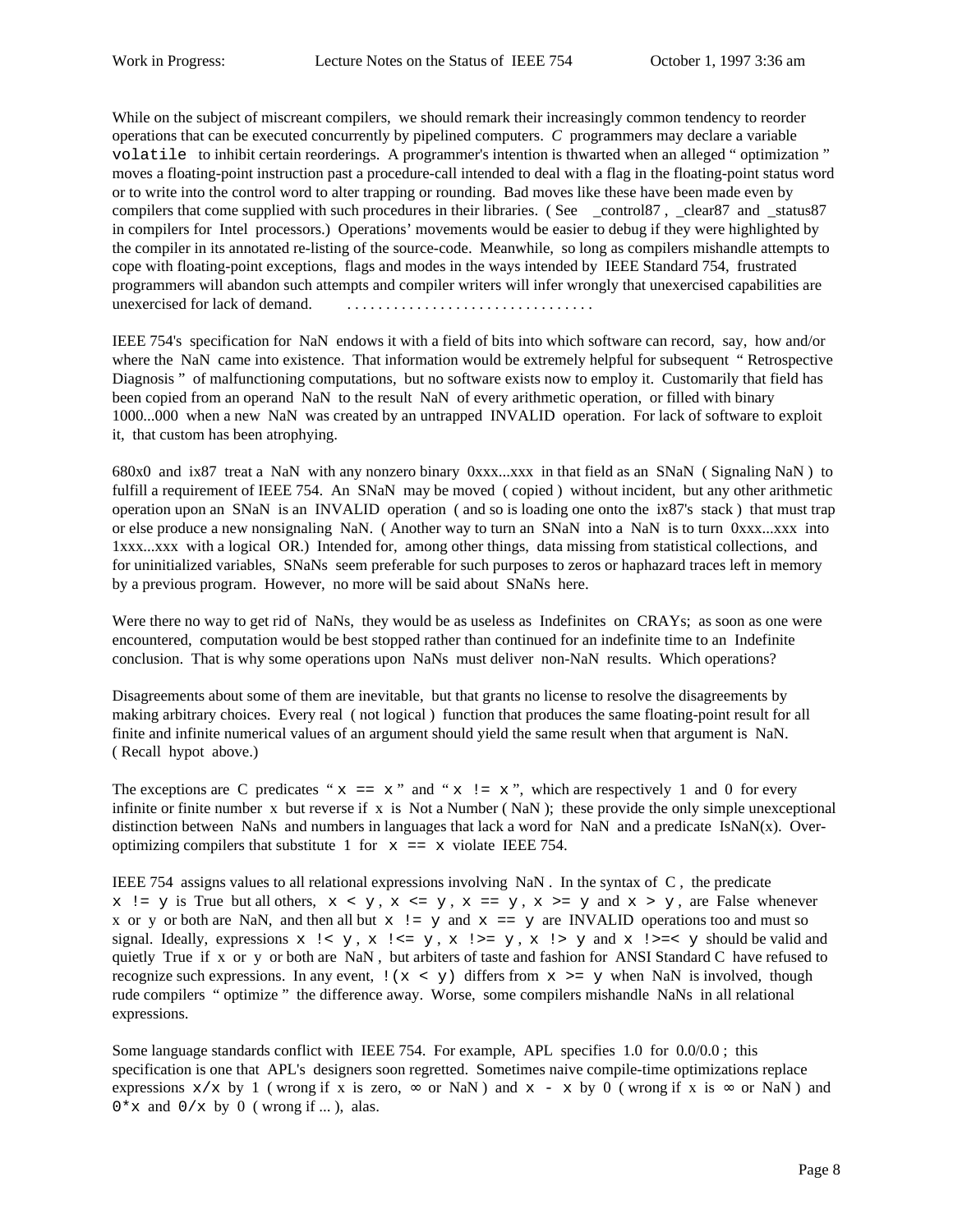Ideally, certain other *Real* expressions unmentioned by IEEE 754 should signal INVALID and deliver NaNs ; some examples in Fortran syntax are ...

(Negative)\*\*(Noninteger) , LOG(Negative) , ASIN(Bigger than 1) ,

$$
SIN( ), \quad ACOSH(Less than 1), \quad \dots, \quad all of them \quad INVALID.
$$

These expressions do behave that way if implemented well in software that exploits the transcendental functions built into the 680x0 and ix87 ; here i387 and successors work better than 8087 and 80287.

A number of real expressions are sometimes implemented as INVALID by mistake, or declared Undefined by illconsidered language standards; a few examples are ...

 $0.0^{**}0.0 =$  \*\* $0.0 =$  NaN\*\* $0.0 = 1.0$ , not NaN;

COS( $2.0^{**}120$ ) = -0.9258790228548378673038617641..., not NaN.

More examples like these will be offered under DIVIDE by ZERO below.

Some familiar functions have yet to be defined for NaN. For instance  $\max\{x, y\}$  should deliver the same result as  $\max\{y, x\}$  but almost no implementations do that when x is NaN. There are good reasons to define  $max\{NaN, 5\} := max\{5, NaN\} := 5$  though many would disagree.

Differences of opinion persist about whether certain functions should be INVALID or defined by convention at internal discontinuities; a few examples are ...

| $1.0^{***}$ = $(-1.0)^{**}$ = 1.0 ?                        | (NaN is better.)   |
|------------------------------------------------------------|--------------------|
| $ATAN2(0.0, 0.0) = 0.0$ or + or - ?                        | (NaN is worse.)    |
| $ATAN2(+,+) = /4$ ?                                        | (NaN is worse.)    |
| $SIGNUM(0.0) = 0.0$ or +1.0 or -1.0 or NaN? (0.0 is best.) |                    |
| $SGN(0.0) = 0$ .                                           | (Standard BASIC)   |
| $SIGN(+0.0) = SIGN(-0.0) = +1.0$ .                         | (Fortran Standard) |
| CopySign(1.0, $\pm 0.0$ ) = $\pm 1.0$ respectively.        | (IEEE 754/854)     |

As time passes, so do disputes over the value that should be assigned to a function at a discontinuity. For example, a consensus is growing that  $x^{**}0 = 1$  for every x, including 0, and NaN. If some day we agree that  $1^{**}x$  $= 1$  for every x, then  $1**NaN = 1$  will follow; but for the time being NaN is the preferred alternative for 1\*\*NaN , and for 1\*\* too provided it signals. It seems unlikely that 0 will ever be preferred to NaN for sign(NaN). And yet, unwise choices continue to be inflicted upon us with the best of intentions, so the struggle to correct them is unending.

Between 1964 and 1970 the U.S. National Bureau of Standards changed its definition of  $arccot(x)$  from /2 -  $arctan(x)$  to  $arctan(1/x)$ , thereby introducing a jump at  $x = 0$ . This change appears to be a bad idea, but it is hard to argue with an arm of the U.S. government.

Some programmers think invoking language locutions that enable the trap to abort upon INVALID operations is the safe way to avoid all such disputes; they are mistaken. Doing so may abort searches prematurely. For example, try to find a positive root x of an equation like

 $(TAN(x) - ASIN(x)) / x^{**}4 = 0.0$ 

by using Newton's iteration or the Secant iteration starting from various first guesses between 0.1 and 0.9 . In general, a root-finder that does not know the boundary of an equation's domain must be doomed to abort, if it probes a wild guess thrown outside that domain, unless it can respond to NaN by retracting the wild guess back toward a previous guess inside the domain. Such a root-finder is built into current Hewlett-Packard calculators that solve equations like the one above far more easily than do root-finders available on most computers.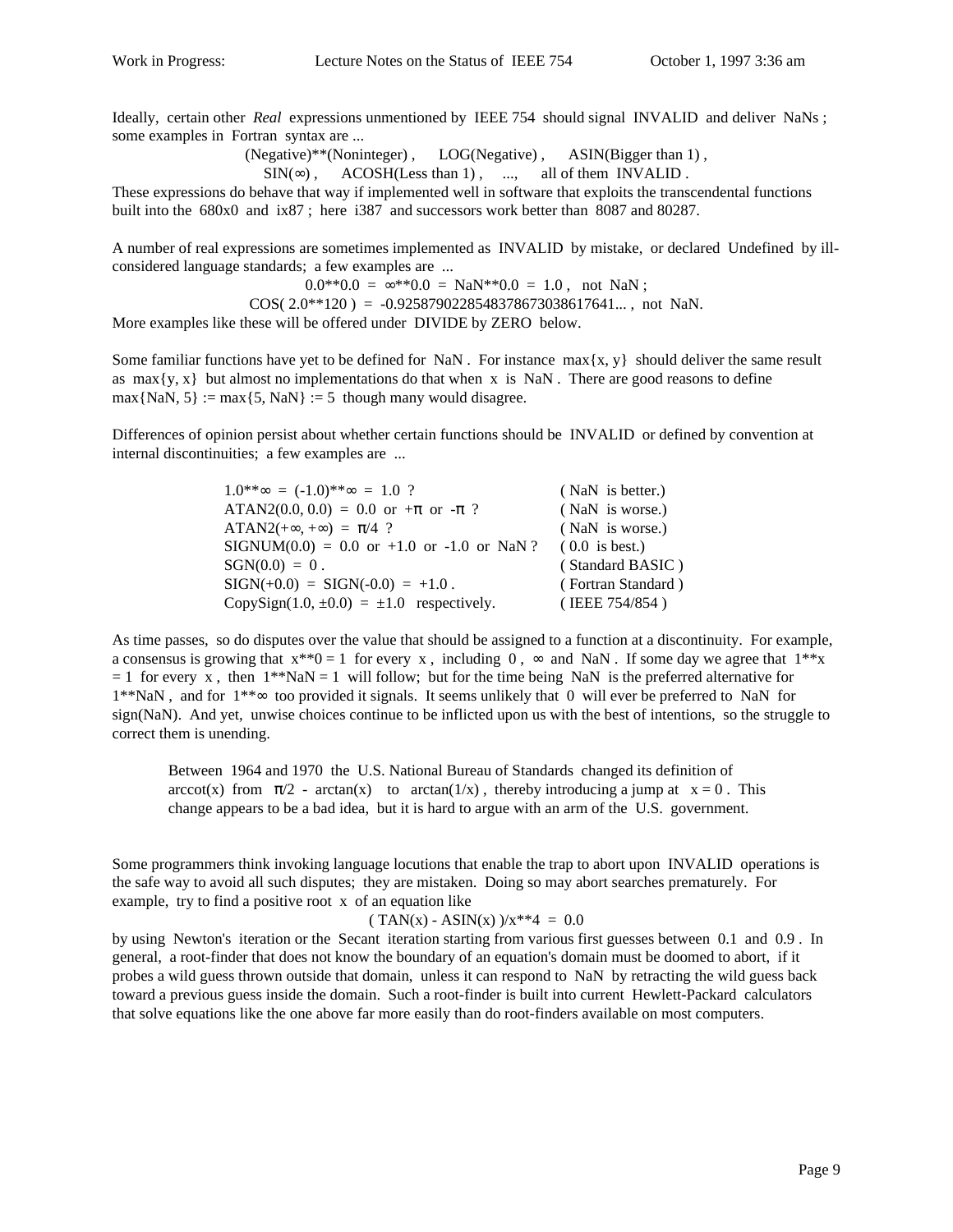### Exception: **DIVIDE by ZERO**.

This is a misnomer perpetrated for historical reasons. A better name for this exception is

" Infinite result computed Exactly from Finite operands. "

An example is 3.0/0.0 , for which IEEE 754 specifies an Infinity as the default result. The sign bit of that result is, as usual for quotients, the exclusive OR of the operands' sign bits. Since  $0.0$  can have either sign, so can in fact, division by zero is the only algebraic operation that reveals the sign of zero. ( IEEE 754 recommends a non-algebraic function CopySign to reveal a sign without ever signaling an exception, but few compilers offer it, alas.)

Ideally, certain other real expressions should be treated just the way IEEE 754 treats divisions by zero, rather than all be misclassified as errors or " Undefined "; some examples in Fortran syntax are ...

> $(\pm 0.0)$ \*\*(NegativeNonInteger) = +  $(\pm 0.0)$ <sup>\*\*</sup>(NegativeEvenInteger) = +  $(\pm 0.0)^{**}$ (NegativeOddInteger) =  $\pm$  resp.,  $ATANH(\pm 1.0) = \pm$  resp.,  $LOG(\pm 0.0) = -$ .

The sign of may be accidental in some cases; for instance, if  $TANdeg(x)$  delivers the TAN of an angle x measured in degrees, then

 $TANdeg(90.0 + 180*Integer)$ 

is infinite with a sign that depends upon details of the implementation. Perhaps that sign might best match the sign of the argument, but no such convention exists yet. (For x in radians, accurately implemented  $TAN(x)$  need never be infinite ! )

Compilers can cause accidents by evaluating expressions carelessly. For example, when y resides in a register, evaluating x-y as  $-(y-x)$  reverses the sign of zero if  $y = x$ ; evaluate it as  $-y + x$  instead. Simplifying  $x+0$ to x misbehaves when x is  $-0$ . Doing that, or printing  $-0$  without its sign, can obscure the source of  $a - 1$ .

Operations that produce an infinite result from an infinite operand or two must not signal DIVIDE by ZERO. Examples include

 $+3$ , \*,  $EXP(+)$ ,  $LOG(+)$ , ....

Neither can

 $3.0'$  = EXP(- ) = 0.0, ATAN( $\pm$  ) =  $\pm$  /2,

and similar examples be regarded as exceptional. Unfortunately, naive implementations of complex arithmetic can render dangerous; for instance, when  $(0 + 3i)$  is turned naively into  $(0 + 3i)$   $(-i0)$ / $(\frac{2}{3} + 0^2)$  it generates a NaN instead of the expected 0 ; MATLAB suffers from this affliction.

If all goes well, infinite intermediate results will turn quietly into correct finite final results that way. If all does not go well, Infinity will turn into NaN and signal INVALID. Unlike integer division by zero, for which no integer infinity nor NaN has been provided, floating-point division by zero poses no danger provided subsequent INVALID signals, if any, are heeded; in that case disabling the trap for DIVIDE by ZERO is quite safe.

...... Digression on Division-by-Zero ......

Schools teach us to abhor Division-by-Zero and to stand in awe of the Infinite. Actually, adjoining Infinity to the real numbers adds nothing worse than another exception to the familiar cancellation laws

$$
(1/x)x = x/x = 1
$$
, x-x = 0,

among which the first is already violated by  $x = 0$ . That is a small inconvenience compared with the circumlocutions we would resort to if Infinity were outlawed. Two examples to show why are offered below.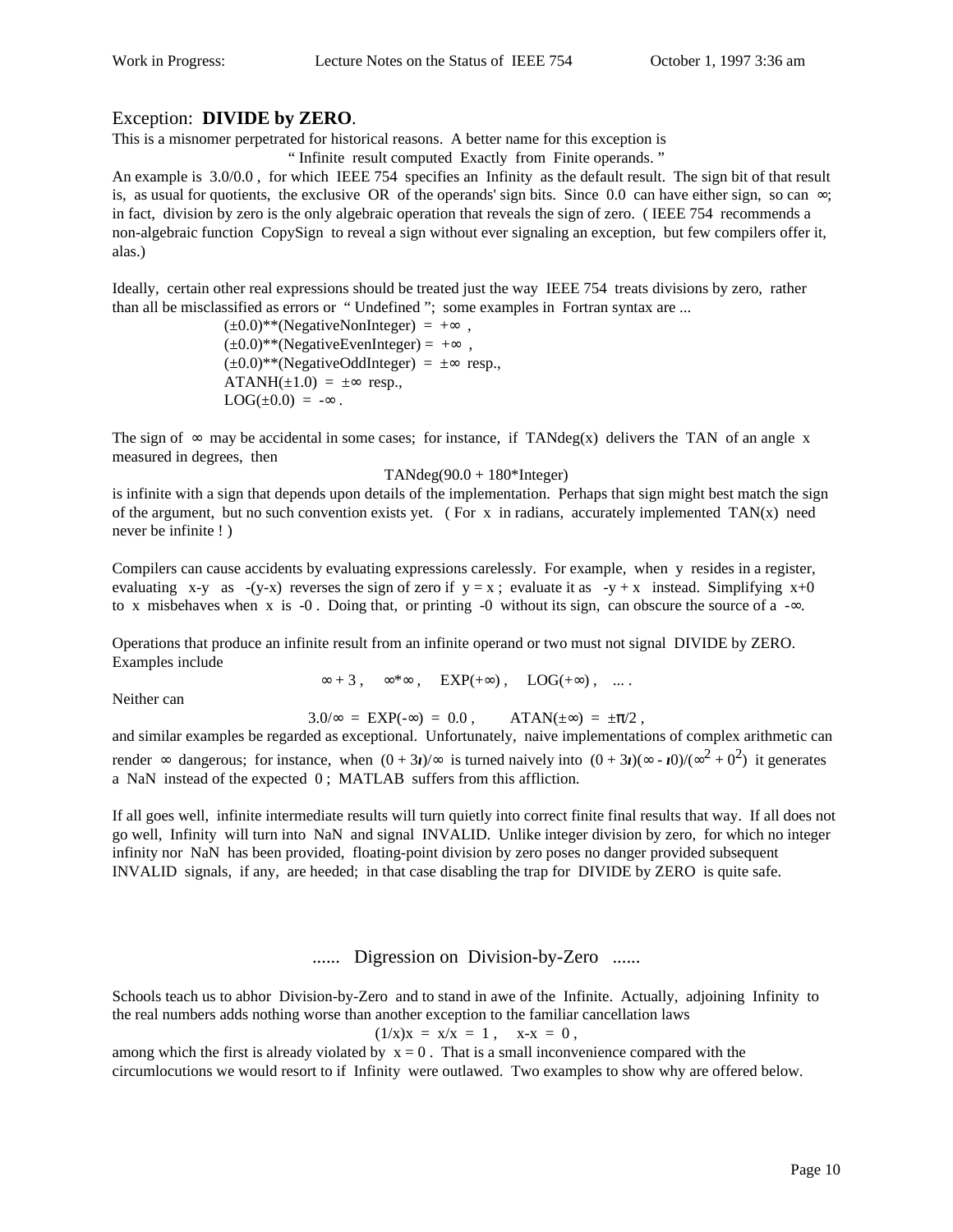The first example shows how Infinity eases the numerical solution of a differential equation that appears to have no divisions in it. The problem is to compute y(10) where y(t) satisfies the *Riccati* equation

$$
dy/dt = t + y^2
$$
 for all t 0,  $y(0) = 0$ .

Let us pretend not to know that  $y(t)$  may be expressed in terms of Bessel functions J..., whence y(10) = -7**.**53121 10731 35425 34544 97349 58··· . Instead a numerical method will be used to solve the differential equation approximately and as accurately as desired if enough time is spent on it.

Q( , t, Y) will stand for an *Updating Formula* that advances from any estimate Y y(t) to a later estimate  $Q( , t, Y)$  y( $t+$ ). Vastly many updating formulas exist; the simplest that might be applied to solve the given Riccati equation would be Euler's formula:

$$
Q(\, ,t,\,Y)\,:=\,Y+\,\cdot (t+Y^2)\,.
$$

This " First-Order " formula converges far too slowly as *stepsize* shrinks; a faster " Second-Order " formula, of Runge-Kutta type, is Heun's :

$$
f := t + Y^2
$$
;  $q := Y + \cdot f$ ;  
Q( $, t, Y$ ) :=  $Y + (f + t + \frac{1}{2}) \cdot /2$ .

Formulas like these are used widely to solve practically all ordinary differential equations. Every updating formula is intended to be iterated with a sequence of stepsizes that add up to the distance to be covered; for instance,  $Q(\ldots)$  may be iterated N times with constant stepsize := 10/N to produce Y(n·) y(n·) thus:

$$
Y(0) := y(0) ;
$$
  
for n = 1 to N do Y(n $\cdot$ ) := Q( $\cdot$ , (n-1) $\cdot$ , Y((n-1) $\cdot$ )).

Here the number N of *timesteps* is chosen with a view to the desired accuracy since the error  $Y(10) - Y(10)$ normally approaches 0 as N increases to Infinity. Were Euler's formula used, the error in its final estimate Y(10) would normally decline as fast as  $1/N$ ; were Heun's, ...  $1/N^2$ . But the Riccati differential equation is not normal; no matter how big the number N of steps, those formulas' estimates Y(10) turn out to be huge positive numbers or overflows instead of -7**.**53··· . Conventional updating formulas do not work here.

The simplest unconventional updating formula Q available turns out to be this rational formula:

Q( ,t, Y) := Y + (t + 
$$
\frac{1}{2}
$$
 + Y<sup>2</sup>) · / (1 - Y) if |Y|  $\frac{1}{2}$ ,  
 := (1/ + (t +  $\frac{1}{2}$ )) · )/(1 - Y) - 1/ otherwise.

The two algebraically equivalent forms are distinguished to curb rounding errors. Like Heun's, this Q is a secondorder formula. ( It can be compounded into a formula of arbitrarily high order by means that lie beyond the scope of these notes.) Iterating it N times with stepsize  $:= 10/N$  yields a final estimate Y(10) in error by roughly  $(105/N)^2$  even if Division-by-Zero insinuates an Infinity among the iterates Y(n·). Disallowing Infinity and Division-by-Zero would at least somewhat complicate the estimation of  $y(10)$  because  $y(t)$  has to pass through Infinity seven times as t increases from 0 to 10. (See the graph on the next page.)

What becomes complicated is not the program so much as the process of developing and verifying a program that can dispense with Infinity. First, find a very tiny number barely small enough that  $1 + 10$  rounds off to 1 . Next, modify the foregoing rational formula for Q by replacing the divisor ( 1 - ·Y ) in the " otherwise " case by  $((1 - Y) + )$ . Do not omit any of these parentheses; they prevent divisions by zero. Then perform an error-analysis to confirm that iterating this formula produces the same values  $Y(n \cdot)$  as would be produced without except for replacing infinite values Y by huge finite values.

Survival without Infinity is always possible since " Infinity " is just a short word for a lengthy explanation. The price paid for survival without Infinity is lengthy cogitation to find a not-too-lengthy substitute, if it exists.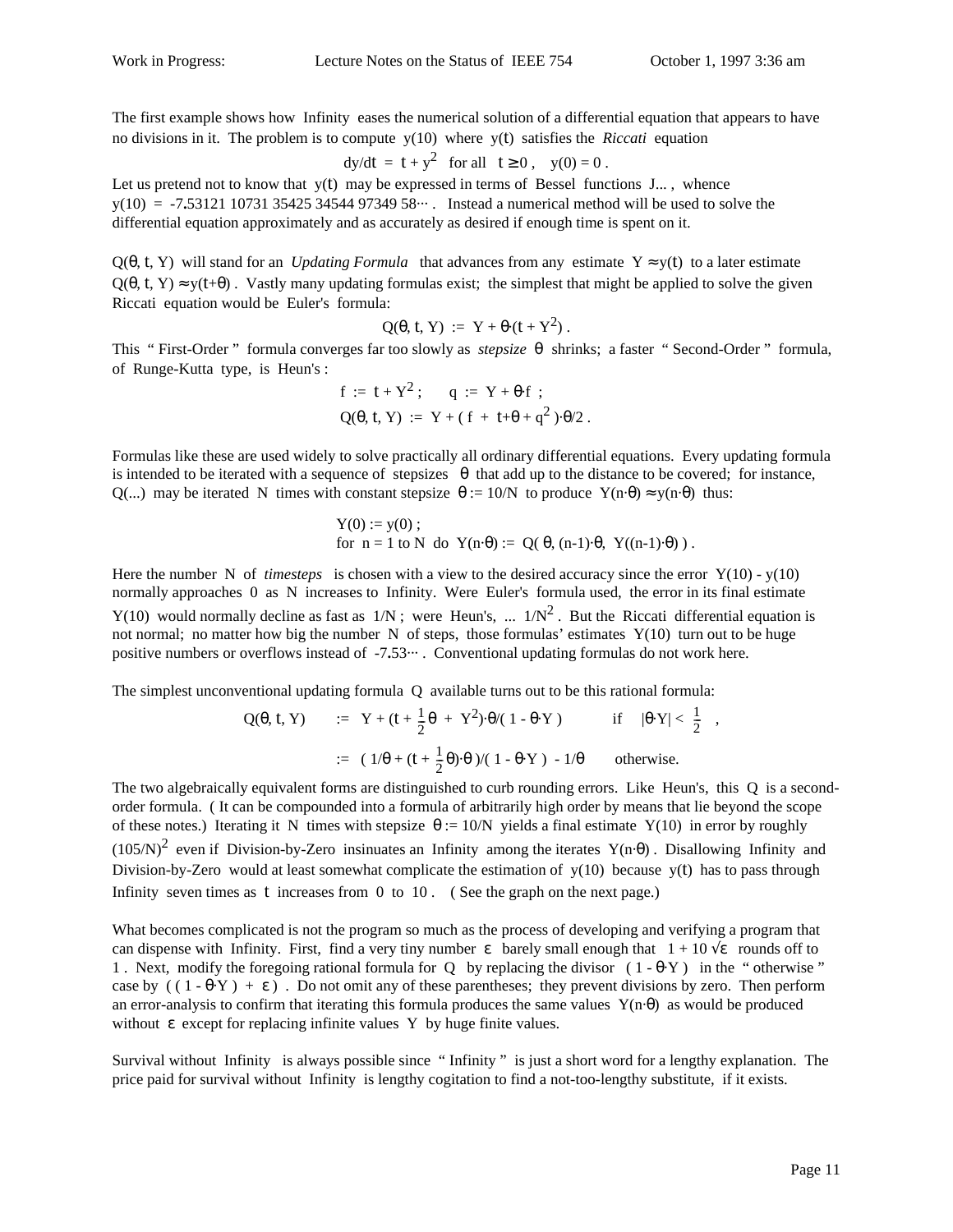

End of first example.

The second example that illustrates the utility of Infinity is part of the fastest program known for computing a few eigenvalues of a real symmetric matrix. This part can be programmed to run well on every commercially significant computer that conforms to IEEE 754, but not in any single higher-level language that all such computers recognize.

Let 
$$
T = \begin{bmatrix} a[1] b[2] \\ b[2] a[2] b[3] \\ b[3] a[3] b[4] \\ b[4] a[4] \\ \vdots \\ b[n] a[n] \end{bmatrix}
$$
 No b[j] = 0.  
Let q[1] := 0 and  
q[j] := b[j]<sup>2</sup> > 0  
for 1 j n.

Every real symmetric matrix reduces quickly to a tridiagonal form like T with the same eigenvalues

 $[1] < [2] < ... < [n]$ . The task is to find some of them specified either by an interval in which they lie or by their indices. Typically a few dozen eigenvalues may be sought when the dimension  $n$  is in the thousands. For this task the fastest and most accurate algorithm known is based upon the properties of two functions  $f = f( )$  and  $k = k( )$  defined for real variable thus:

| $:=$ $+0$ :                     | If $= 0$ , this ensures it is $+0$ , |
|---------------------------------|--------------------------------------|
| $k := n ; f := 1 ;$             |                                      |
| FOR $j = 1, 2, 3, , n$ IN TURN, |                                      |
| DO { $f := ( -a[j]) - q[j]/f ;$ | Note: This loop has no explicit      |
| $k := k -$ SignBit(f) } ;       | tests nor branches.                  |
| k():=k; $f($ ):=f.              |                                      |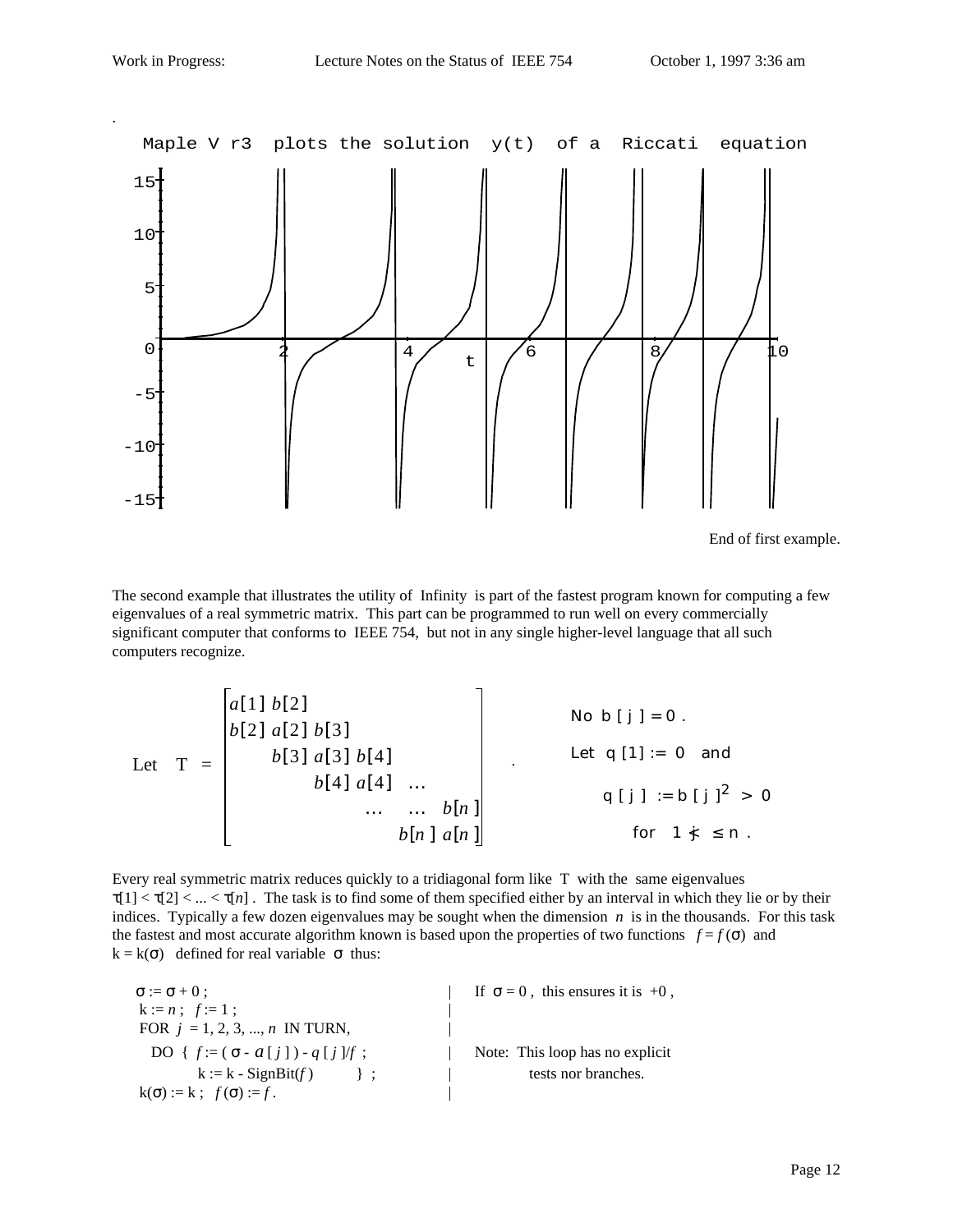( The function SignBit( $f$ ) := 0 if  $f > 0$  or if  $f$  is +0 or -0,

:= 1 if  $f < 0$  or if  $f$  is  $-0$ ; its value at  $f = -0$  may not matter but its value at  $f = -$  does. It can be computed by using logical right-shifts or by using

> $(f < 0.0)$  in C, or  $0.5 - SIGN(0.5, f)$  in Fortran, or  $0.5$  - CopySign $(0.5, f)$  from IEEE 754.

 However, the use of shifts or CopySign is mandatory on computers that depart from IEEE 754 by flushing UNDERFLOWed subtractions to -0.0 instead of UNDERFLOWing Gradually, q. v. below. Through an unfortunate accident, the arguments of CopySign are reversed on Apple computers, which otherwise

conform conscientiously to IEEE 754; they require SignBit( $f$ ) := 0.5 - CopySign( $f$ , 0.5) .)

The function  $f( )$  is a *continued fraction*:

$$
f( ) = -a[n] - \frac{b[n]^2}{-a[n-1] - \frac{b[n-1]^2}{-a[n-2] - \frac{b[n-2]^2}{-a[n-3] - \dots - \frac{b[2]^2}{-a[1]}}}}
$$

 $\overline{a}$ 

The eigenvalues [*j*] of T are the zeros of  $f( )$ , separated by the poles of  $f( )$  at which it interrupts its monotonic increasing behavior to jump from  $+$  to  $-$ . The integer function  $k( )$  counts the eigenvalues on either side of thus:

$$
[1] < [2] < ... < [k( )]
$$
  
\n
$$
[k( )] = [k( )+1] < ... < [n],
$$
 and  
\n
$$
[k( )] = [k( )+1] < ... < [n],
$$
 and  
\n
$$
[k( )] = [k( )+1] < ... < [n],
$$

Evidently the eigenvalues  $[j]$  of T are the *n* values of at which  $k()$  jumps, and may be located by Binary Search accelerated by interpolative schemes that take values of  $f(\cdot)$  into account too. Although rounding errors can obscure  $f(\cdot)$  severely, its monotonicity and the jumps of  $k(\cdot)$  are practically unaffected, so the eigenvalues are obtained more accurately this way than any other. And quickly too.

If Infinity were outlawed, the loop would have to be encumbered by a test and branch to prevent Division-by-Zero. That test cannot overlap the division, a slow operation, because of sequential dependencies, so the test would definitely slow down the loop even though zero would be detected extremely rarely. The test's impact would be tolerable if the loop contained only one division, but that is not what happens.

Because division is so slow, fast computers pipeline it in such a way that a few divisions can be processed concurrently. To exploit this pipelining, we search for several eigenvalues simultaneously. The variable becomes a small array of values, as do *f* and k , and every go-around the loop issues an array of divisions. In this context the tests, though " vectorized " too, degrade speed by 25% or more, much more on machines with multiple pipelines that can subtract and shift concurrently with division, regardless of what else a branch would entail whenever a zero divisor were detected. By dispensing with those tests, this program gains speed and simplicity from Infinity even if Division-by-Zero never happens.

End of second example.

How many such examples are there? Nobody knows how many programs would benefit from Infinity because it remains unsupported by programming language standards, and hence by most compilers, though support in hardware has been abundant for over a decade. To get some idea of the impediment posed by lack of adequate support, try to program each of the foregoing two examples in a way that will compile correctly on every machine whose hardware conforms to IEEE 754. That ordeal will explain why few programmers experiment with Infinity, whence few programs use it.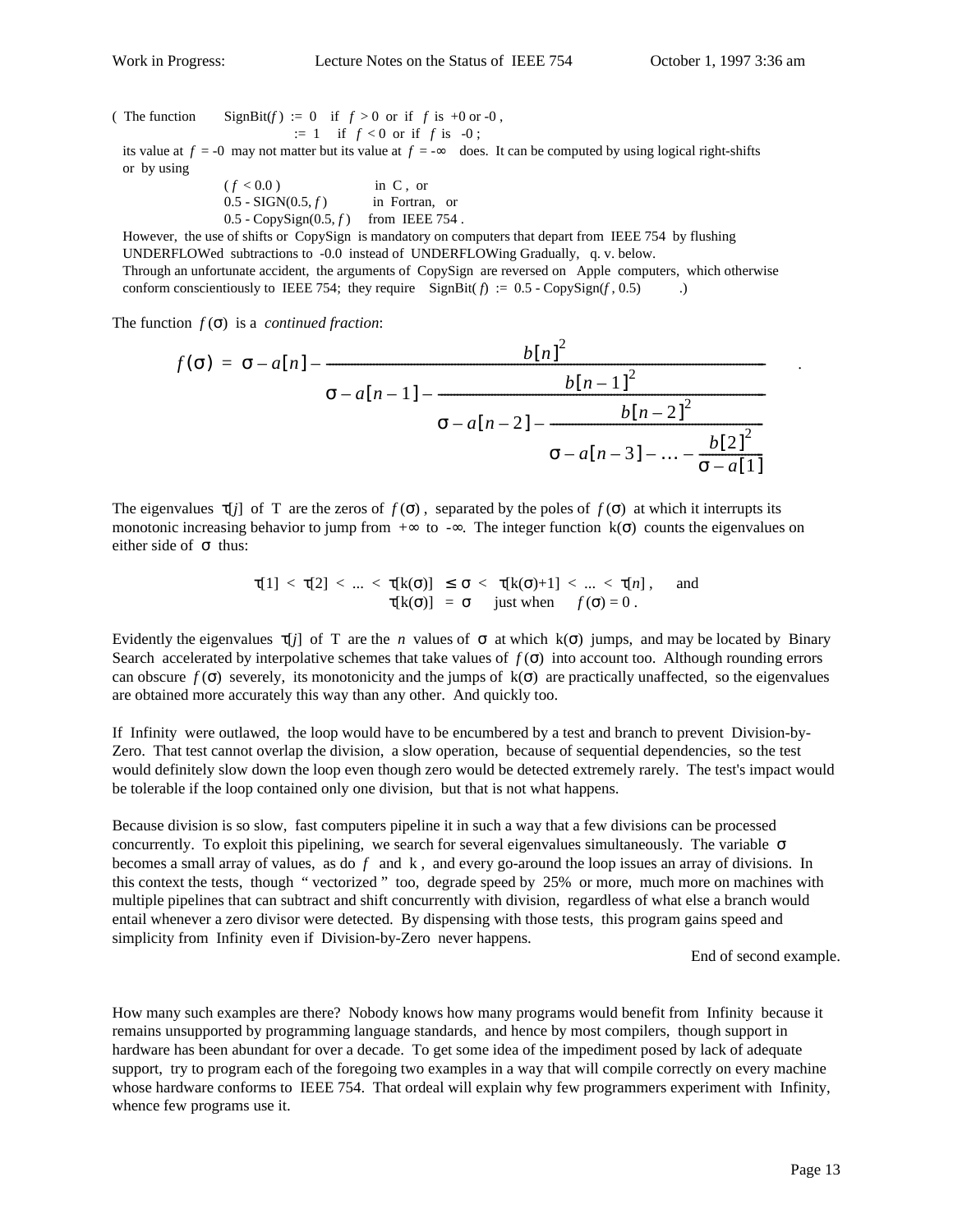In my experience with a few compilers that support IEEE 754 on PCs and Macintoshes, Infinity and NaNs confer their greatest benefits by simplifying test programs, which already tend to grossly worse complexity than the software they are designed to validate. Consequently my programs enjoy enhanced reliability because of IEEE 754 regardless of whether it is in force where they run.

...... End of Digression ......

### Exception: **OVERFLOW.**

This happens after an attempt to compute a finite result that would lie beyond the finite range of the floating-point format for which it is destined. The default specified in IEEE 754 is to approximate that result by an appropriately signed Infinity. Since it is approximate, OVERFLOW is also INEXACT. Often that approximation is worthless; it is almost always worthless in matrix computations, and soon turns into NaN or, worse, misleading numbers. Consequently OVERFLOW is often trapped to abort seemingly futile computation sooner rather than later.

Actually, OVERFLOW more often implies that a different computational path should be chosen than that no path leads to the desired goal. For example, if the Fortran expression  $x / SQRT(x*x + y*y)$  encounters OVERFLOW before the SQRT can be computed, it should be replaced by something like

$$
(s*x) / SQRT( (s*x)*(s*x) + (s*y)*(s*y) )
$$

with a suitably chosen tiny positive Scale-Factor s. (A power of 2 avoids roundoff.) The cost of computing and applying s beforehand could be deemed the price paid for insurance against OVERFLOW. Is that price too high?

The biggest finite IEEE 754 Double is almost 1.8 e308 , which is so huge that OVERFLOW occurs extremely rarely if not yet rarely enough to ignore. The cost of defensive tests, branches and scaling to avert OVERFLOW seems too high a price to pay for insurance against an event that hardly ever happens. A lessened average cost will be incurred in most situations by first running without defensive scaling but with a judiciously placed test for OVERFLOW ( and for severe UNDERFLOW ); in the example above the test should just precede the SQRT. Only when necessary need scaling be instituted. Thus our treatment of OVERFLOW has come down to this question: how best can OVERFLOW be detected?

The ideal test for OVERFLOW tests its flag; but that flag cannot be mentioned in most programming languages for lack of a name. Next best are tests for Infinities and NaNs consequent upon OVERFLOW, but prevailing programming languages lack names for them; suitable tests have to be contrived. For example, the C predicate (z != z) is True only when z is NaN and the compiler has not " optimized " overzealously;  $(1.0e37 / (1 + fabs(z)) == 0)$  is True only when z is infinite; and  $(z-z == 0)$  is True only when z is NaN or infinite, the INVALID trap has been disabled, and optimization is not overzealous.

A third way to detect OVERFLOW is to enable its trap and attach a handler to it. Even if a programming language in use provides control structures for this purpose, this approach is beset by hazards. The worst is the possibility that the handler may be entered inadvertently from unanticipated places. Another hazard arises from the concurrent execution of integer and floating-point operations; by the time an OVERFLOW has been detected, data associated with it may have become inaccessible because of changes in pointers and indices. Therefore this approach works only when a copy of the data has been saved to be reprocessed by a different method than the one thwarted by OVERFLOW, and when the scope of the handler has been properly localized; note that the handler must be detached before and reattached after functions that handle their own OVERFLOWs are executed.

The two costs, of saving and scoping, must be paid all the time even though OVERFLOW rarely occurs. For these reasons and more, other approaches to the OVERFLOW problem are to be preferred, but a more extensive discussion of them lies beyond the intended scope of this document.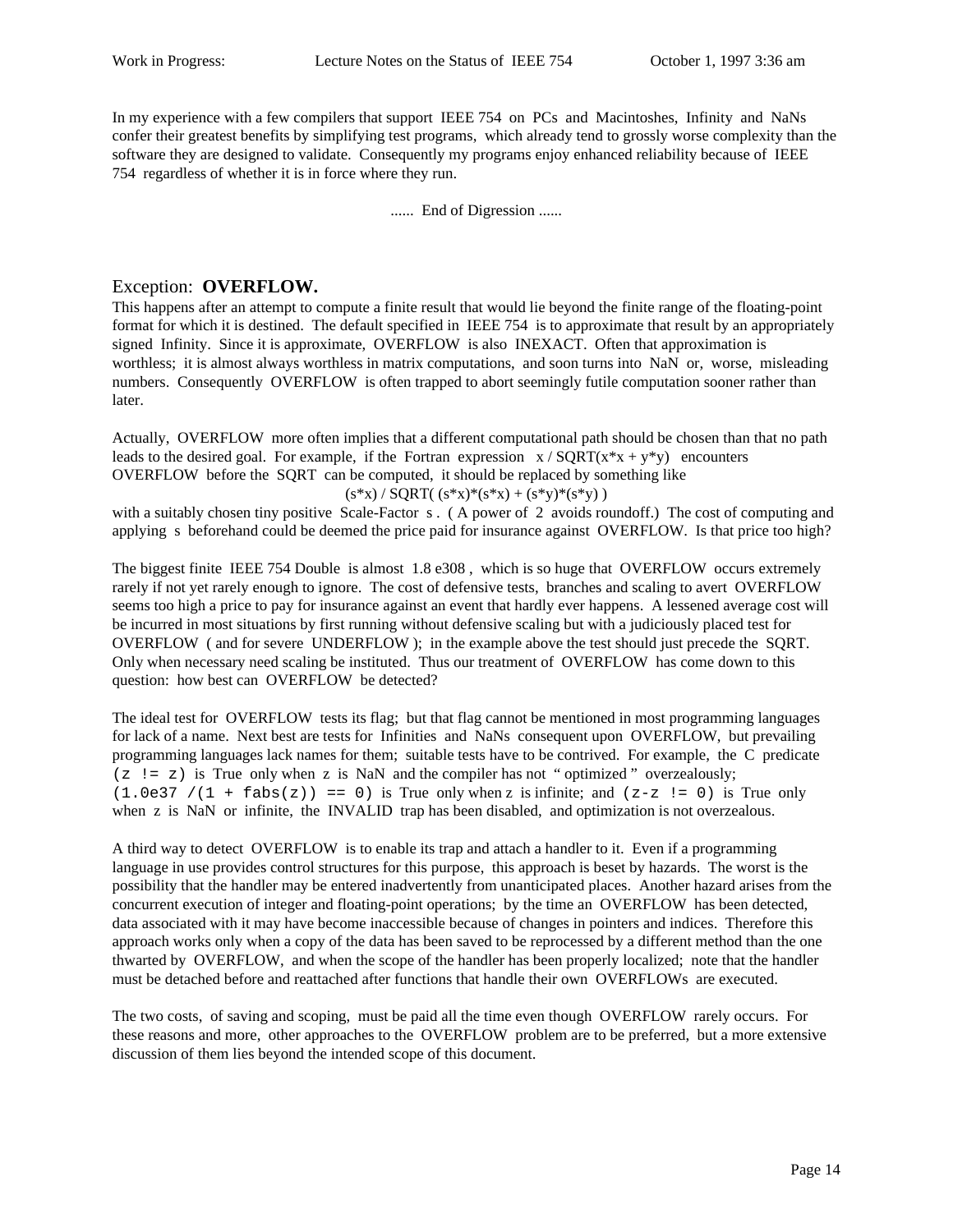When OVERFLOW's trap is enabled, the IEEE 754 default Infinity is not generated; instead, the result's exponent is " wrapped," which means in this case that the delivered result has an exponent too small by an amount  $2^{K-1} \cdot 3$  that depends upon its format:

| Double-Extended                                                                  |  |  | too small by 24576; $2^{24576} = 1.3 \text{ E} 7398$ |
|----------------------------------------------------------------------------------|--|--|------------------------------------------------------|
| Double                                                                           |  |  | too small by 1536; $2^{1536} = 2.4 \text{ E } 462$   |
| Single                                                                           |  |  | too small by 192; $2^{192} = 6.3 \text{ E } 57$      |
| (Though required by IEEE 754, the latter two are not performed by ix87 nor 680x0 |  |  |                                                      |
| nor some other machines without help from suitable trap-handling software.)      |  |  |                                                      |

In effect, the delivered result has been divided by a power of 2 so huge as to turn what would have overflowed into a relatively small but predictable quantity that a trap-handler can reinterpret. If there is no trap handler, computation will proceed with that smaller quantity or, in the case of format-converting FSTore instructions, without storing anything. The reason for exponent wrapping is explained after UNDERFLOW.

### Exception: **UNDERFLOW**.

This happens after an attempt to approximate a nonzero result that lies closer to zero than the intended floatingpoint destination's " Normal " positive number nearest zero. 2.2 e-308 is that number for IEEE 754 Double. A nonzero Double result tinier than that must by default be rounded to a nearest Subnormal number, whose magnitude can run from 2.2 e-308 down to 4.9 e-324 ( but with diminishing precision ), or else by 0.0 when no Subnormal is nearer. IEEE 754 Extended and Single formats have different UNDERFLOW thresholds, for which see the table " Span and Precision of IEEE 754 Floating-Point Formats " above. If that rounding incurs no error, no UNDERFLOW is signaled.

Subnormal numbers, also called " Denormalized," allow UNDERFLOW to occur Gradually; this means that gaps between adjacent floating-point numbers do not widen suddenly as zero is passed. That is why Gradual UNDERFLOW incurs errors no worse in absolute magnitude than rounding errors among Normal numbers. No such property is enjoyed by older schemes that, lacking Subnormals, flush UNDERFLOW to zero abruptly and suffer consequent anomalies more fundamental than afflict Gradual UNDERFLOW.

For example, the C predicates  $x = y$  and  $x-y = 0$  are identical in the absence of OVERFLOW only if UNDERFLOW is Gradual. That is so because  $x-y$  cannot UNDERFLOW Gradually; if  $x-y$  is Subnormal then it is Exact. Without Subnormal numbers, x/y might be 0.95 and yet x-y could UNDERFLOW abruptly to 0.0 , as could happen for x and y tinier than 20 times the tiniest nonzero Normal number. Consequently, Gradual Underflow simplifies a theorem very important for the attenuation of roundoff in numerical computation:

> If p and q are floating-point numbers in the same format, and if  $1/2$  p/q  $2$ , then p - q is computable exactly ( without a rounding error ) in that format. But if UNDERFLOW is not Gradual, and if p - q UNDERFLOWs, it is not exact.

More generally, floating-point error-analysis is simplified by the knowledge, first, that IEEE 754 rounds every finite floating-point result to its best approximation by floating-point numbers of the chosen destination's format, and secondly that the approximation's absolute uncertainty ( error bound ) cannot increase as the result diminishes in magnitude. Error-analysis, and therefore program validation, is more complicated, sometimes appallingly more so, on those currently existing machines that do not UNDERFLOW Gradually.

Though afflicted by fewer anomalies, Gradual UNDERFLOW is not free from them. For instance, it is possible to have  $x/y = 0.95$  coexist with  $(x \times z) / (y \times z) = 0.5$  because  $x \times z$  and probably also  $y \times z$ UNDERFLOWed to Subnormal numbers; without Subnormals the last quotient turns into either an ephemeral 0.0 or a persistent NaN ( INVALID 0/0 ). Thus, UNDERFLOW cannot be ignored entirely whether Gradual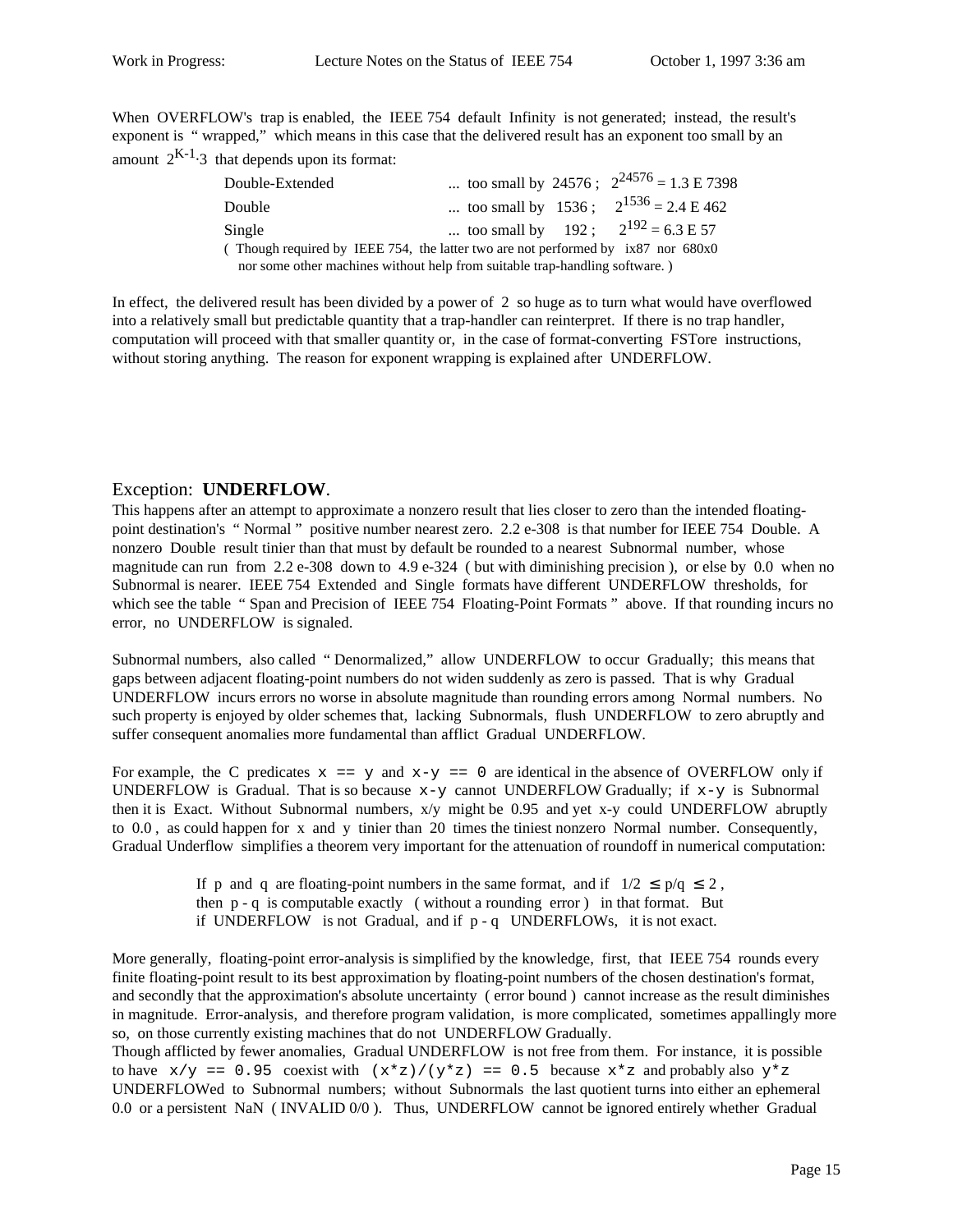or not.

UNDERFLOWs are uncommon. Even if flushed to zero they rarely matter; if handled Gradually they cause harm extremely rarely. That harmful remnant has to be treated much as OVERFLOWs are, with testing and scaling, or trapping, etc. However, the most common treatment is to ignore UNDERFLOW and then to blame whatever harm is caused by doing so upon poor taste in someone else's choice of initial data.

UNDERFLOWs resemble ants; where there is one there are quite likely many more, and they tend to come one after another. That tendency has no direct effect upon the i387-486-Pentium nor M68881/2, but it can severely retard computation on other implementations of IEEE 754 that have to trap to software to UNDERFLOW Gradually for lack of hardware to do it. They take extra time to Denormalize after UNDERFLOW and/or, worse, to prenormalize Subnormals before multiplication or division. ( Gradual UNDERFLOW requires no prenormalization before addition or subtraction of numbers with the same format, but computers usually do it anyway if they have to trap Subnormals.) Worse still is the threat of traps, whether they occur or not, to machines like the DEC Alpha that cannot enable traps without hampering pipelining and/or concurrency; such machines are slowed also by Gradual UNDERFLOWs that do not occur!

Why should we care about such benighted machines? They pose dilemmas for developers of applications software designed to be portable (after recompilation) to those machines as well as ours. To avoid sometimes severe performance degradation by Gradual UNDERFLOW, developers will sometimes resort to simple-minded alternatives. The simplest violates IEEE 754 by flushing every UNDERFLOW to 0.0 , and computers are being sold that flush by default. ( DEC Alpha is a recent example; it is advertised as conforming to IEEE 754 without mention of how slowly it runs with traps enabled for full conformity.) Applications designed with flushing in mind may, when run on ix87s and Macs, have to enable the UNDERFLOW trap and provide a handler that flushes to zero, thereby running slower to get generally worse results! ( This is what MathCAD does on PCs and on Macintoshes.) Few applications are designed with flushing in mind nowadays; since some of these might malfunction if UNDERFLOW were made Gradual instead, disabling the ix87 UNDERFLOW trap to speed them up is not always a good idea.

A format's usable exponent range is widened by almost its precision N to fully  $\pm 2^{K}$  as a by-product of Gradual Underflow; were this its sole benefit, its value to formats wider than Single could not justify its price. Compared with Flush-to-Zero, Gradual Underflow taxes performance unless designers expend time and ingenuity or else hardware. Designers incapable of one of those expenditures but willing to cut a corner off IEEE 754 exacerbate market fragmentation, which costs the rest of us cumulatively far more than whatever they saved.

# ...... Digression on Gradual Underflow ......

To put things in perspective, here is an example of a kind that, when it appears in benchmarks, scares many people into choosing Flush-to-Zero rather than Gradual UNDERFLOW. To simulate the diffusion of heat through a conducting plate with edges held at fixed temperatures, a rectangular mesh is drawn on the plate and temperatures are computed only at intersections. The finer the mesh, the more accurate is the simulation. Time is discretized too; at each timestep, temperature at every interior point is replaced by a positively weighted average of that point's temperature and those of nearest neighbors. Simulation is more accurate for smaller timesteps, which entail larger numbers of timesteps and tinier weights on neighbors; typically these weights are smaller than 1/8 , and timesteps number in the thousands.

When edge temperatures are mostly fixed at 0, and when interior temperatures are mostly initialized to 0, then at every timestep those nonzero temperatures next to zeros get multiplied by tiny weights as they diffuse to their neighbors. With fine meshes, large numbers of timesteps can pass before nonzero temperatures have diffused almost everywhere, and then tiny weights can get raised to large powers, so UNDERFLOWs are numerous. If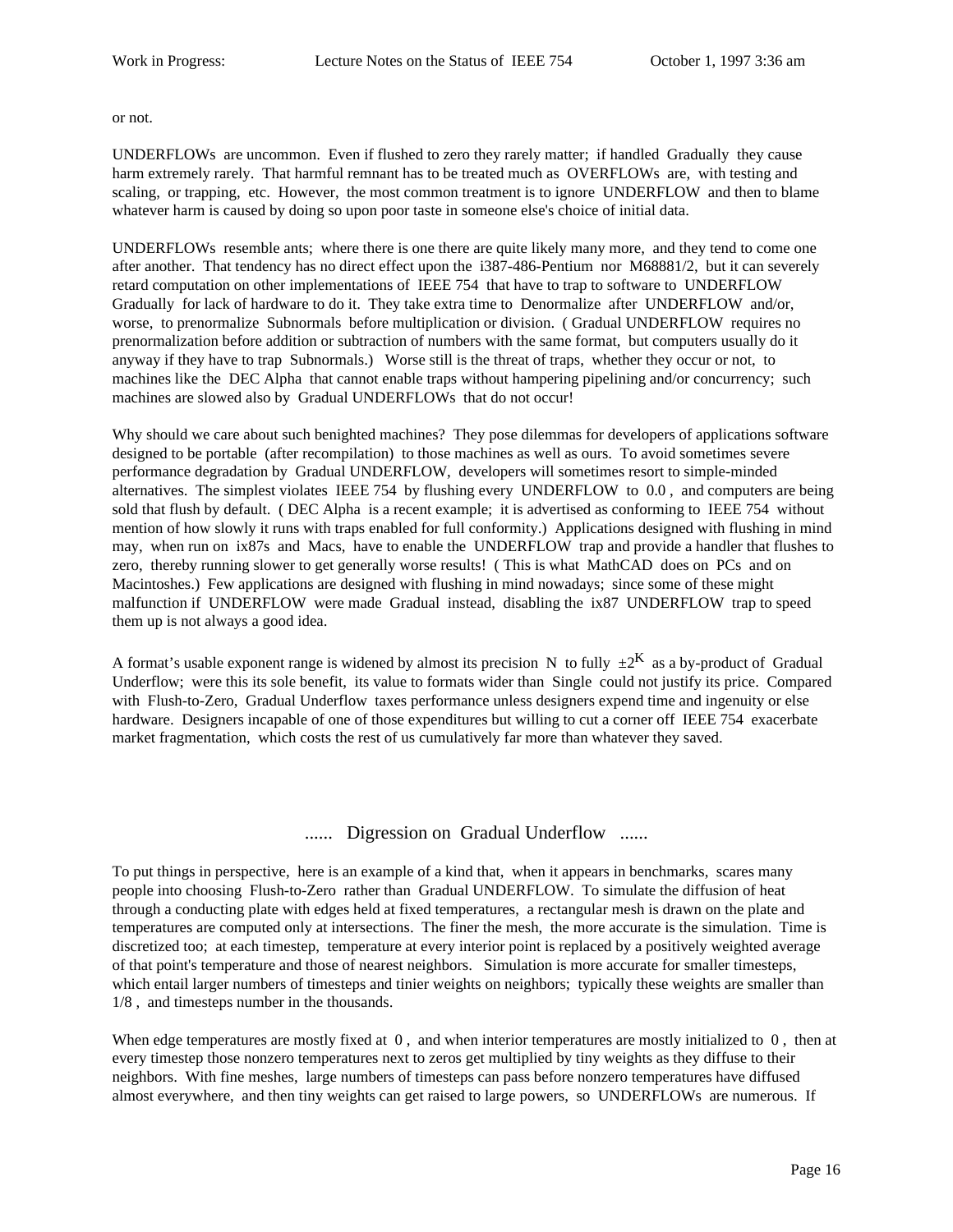UNDERFLOW is Gradual, denormalization will produce numerous subnormal numbers; they slow computation badly on a computer designed to handle subnormals slowly because the designer thought they would be rare. Flushing UNDERFLOW to zero does not slow computation on such a machine; zeros created that way may speed it up.

When this simulation figures in benchmarks that test computers' speeds, the temptation to turn slow Gradual UNDERFLOW Off and fast Flush-to-Zero On is more than a marketing manager can resist. Compiler vendors succumb to the same temptation; they make Flush-to-Zero their default. Such practices bring to mind calamitous explosions that afflicted high-pressure steam boilers a century or so ago because attendants tied down noisy overpressure relief valves the better to sleep undisturbed.

Vast numbers of UNDERFLOWs usually signify that something about a program or its data is strange if not wrong; this signal should  $|$  | not be ignored, much less squelched by flushing UNDERFLOW to 0.| +---------------------------------------------------------------------+

+---------------------------------------------------------------------+

What is strange about the foregoing simulation is that exactly zero temperatures occur rarely in Nature, mainly at the boundary between colder ice and warmer water. Initially increasing all temperatures by some negligible amount, say  $10^{-30}$ , would not alter their physical significance but it would eliminate practically all UNDERFLOWs and so render their treatment, Gradual or Flush-to-Zero, irrelevant.

To use such atypical zero data in a benchmark is justified only if it is intended to expose how long some hardware takes to handle UNDERFLOW and subnormal numbers. Unlike many other floating-point engines, the i387 and its successors are slowed very little by subnormal numbers; we should thank Intel's engineers for that and enjoy it rather than resort to an inferior scheme which also runs slower on the i387-etc.

...... End of Digression ......

When UNDERFLOW's trap is enabled, the IEEE 754 default Gradual Underflow does not occur; the result's exponent is " wrapped " instead, which means in this case that the delivered result has an exponent too big by an amount  $2^{K-1} \cdot 3$  that depends upon its format:

| Double-Extended                                                                        | too big by 24576; $2^{24576} = 1.3 \text{ E } 7398$ |  |
|----------------------------------------------------------------------------------------|-----------------------------------------------------|--|
| Double                                                                                 | too big by 1536; $2^{1536} = 2.4 \text{ E } 462$    |  |
| Single                                                                                 | too big by 192; $2^{192} = 6.3 \text{ E } 57$       |  |
| (Though required by IEEE 754, the latter two wraps are not performed by ix87 nor 680x0 |                                                     |  |
| nor some other machines without help from suitable trap-handling software.)            |                                                     |  |

In effect, the delivered result has been multiplied by a power of 2 so huge as to turn what would have underflowed into a relatively big but predictable quantity that a trap-handler can reinterpret. If there is no trap handler, computation will proceed with that bigger quantity or, in the case of format-converting FSTore instructions, without storing anything.

Exponent wrapping provides the fastest and most accurate way to compute extended products and quotients like

$$
Q = \frac{(a_1 + b_1) (a_2 + b_2) (a_3 + b_3) (...) (a_N + b_N)}{(c_1 + d_1) (c_2 + d_2) (c_3 + d_3) (...) (c_M + d_M)}
$$

when N and M are huge and when the numerator and/or denominator are likely to encounter premature OVER/ UNDERFLOW even though the final value of *Q* would be unexceptional if it could be computed. This situation arises in certain otherwise attractive algorithms for calculating eigensystems, or Hypergeometric series, for example.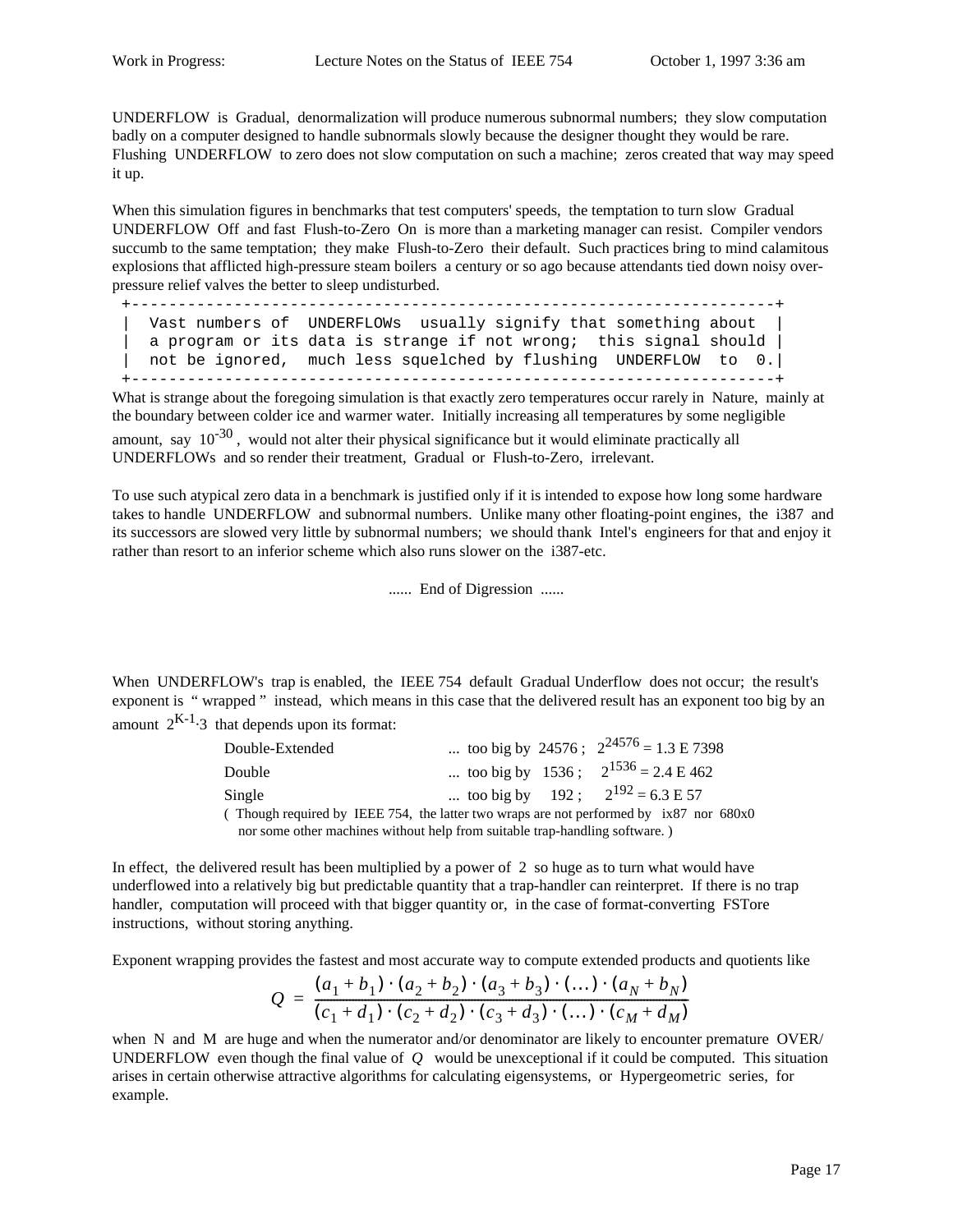What *Q* requires is an OVER/UNDERFLOW trap-handler that counts OVERFLOWs and UNDERFLOWs but leaves wrapped exponents unchanged during each otherwise unaltered loop that computes separately the numerator's and denominator's product of sums. The final quotient of products will have the correct significant bits but an exponent which, if wrong, can be corrected by taking counts into account. This is by far the most satisfactory way to compute *Q* , but for lack of suitable trap-handlers it is hardly ever exploited though it was implemented on machines as diverse as the IBM 7094 and /360 ( by me in Toronto in the 1960s; see Sterbenz (1974) ), a Burroughs B5500 ( by Michael Green at Stanford in 1966 ), and a DEC VAX ( in 1981 by David Barnett, then an undergraduate at Berkeley ). Every compiler seems to require its own implementation.

### Exception: **INEXACT**.

This is signaled whenever the ideal result of an arithmetic operation would not fit into its intended destination, so the result had to be altered by rounding it off to fit. The INEXACT trap is disabled and its flag ignored by almost all floating-point software. Its flag can be used to improve the accuracy of extremely delicate approximate computations by " Exact Preconditioning," a scheme too arcane to be explained here; for an example see pp. 107- 110 of Hewlett-Packard's HP-15C *Advanced Functions Handbook* (1982) #00015-90011. Another subtle use for the INEXACT flag is to indicate whether an equation  $f(x) = 0$  is satisfied exactly *without* roundoff (in which case x is exactly right ) or *despite* roundoff ( in which not–so–rare case x may be arbitrarily erroneous ).

A few programs use REAL variables for integer arithmetic. M680x0s and ix87s can handle integers up to 65 bits wide including sign, and convert all narrower integers to this format on the fly. In consequence, arithmetic with wide integers may go faster in floating-point than in integer registers at most 32 bits wide. But then when an integer result gets too wide to fit exactly in floating-point it will be rounded off. If this rounding went unnoticed it could lead to final results that were all unaccountably multiples of, say, 16 for lack of their last few bits. Instead, the INEXACT exception serves in lieu of an INTEGER OVERFLOW signal; it can be trapped or flagged.

Well implemented Binary-Decimal conversion software signals INEXACT just when it is deserved, just as rational operations and square root do. However, an undeserved INEXACT signal from certain transcendental functions like X\*\*Y when an exact result is delivered accidentally can be very difficult to prevent.

#### **Directions** of Rounding:

The default, reset by turning power off-on, rounds every arithmetic operation to the nearest value allowed by the assigned precision of rounding. When that nearest value is ambiguous ( because the exact result would be one bit wider than the precision calls for ) the rounded result is the " even " one with its last bit zero. Note that rounding to the nearest 16-, 32- or 64-bit integer ( float-to-int store ) in this way takes both 1.5 and 2.5 to 2 , so the various INT, IFIX, ... conversions to integer supported by diverse languages may require something else. One of my Fortran compilers makes the following distinctions among roundings to nearest integers:

> IRINT, RINT, DRINT round to nearest even, as ix87 FIST does. NINT, ANINT, DNINT round half-integers away from 0. INT, AINT, DINT truncate to integers towards 0.

Rounding towards 0 causes subsequent arithmetic operations to be truncated, rather than rounded, to the nearest value in the direction of 0.0 . In this mode, store-to-int provides INT etc. This mode also resembles the way many old machines now long gone used to round.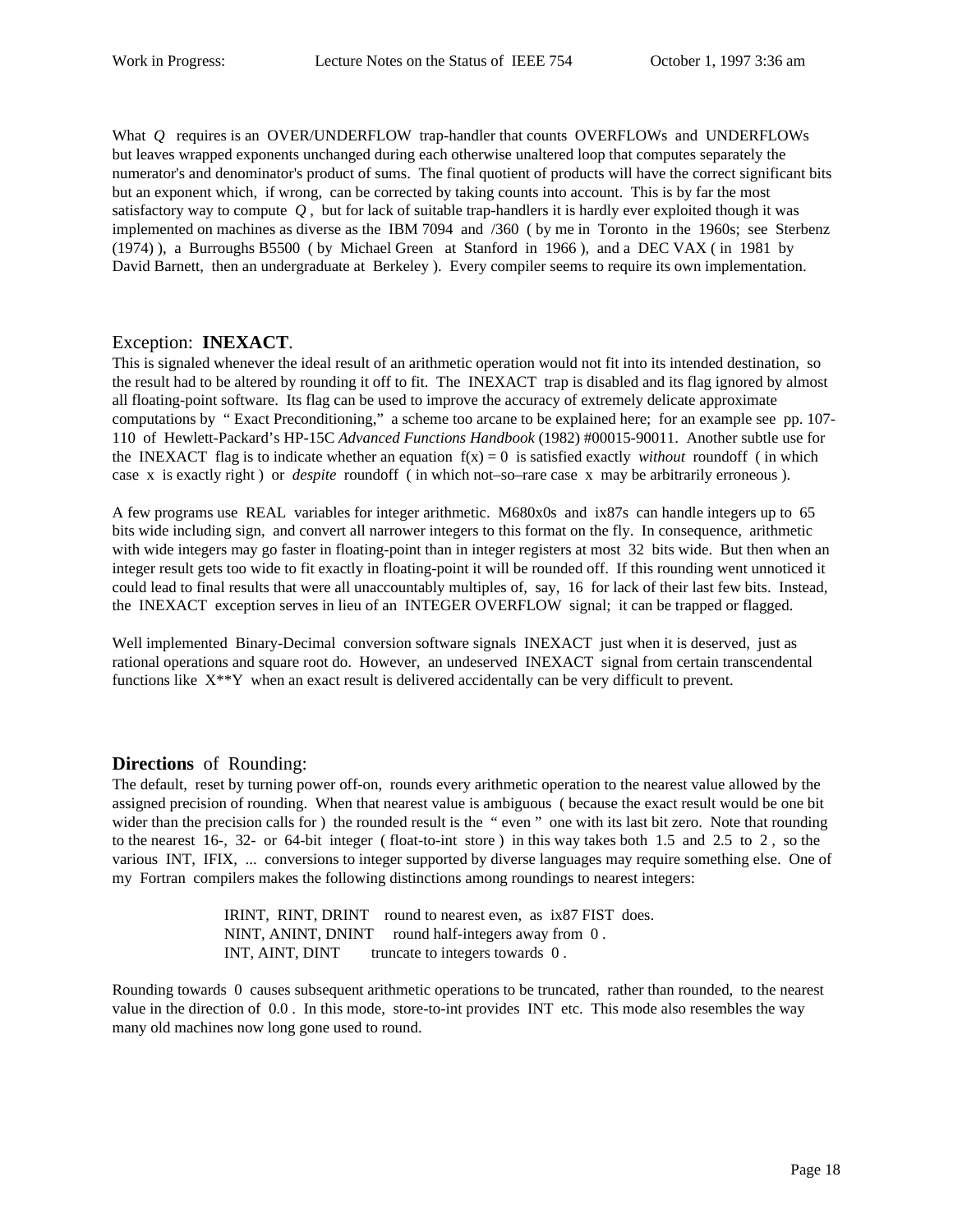The " Directed " roundings can be used to implement Interval Arithmetic, which is a scheme that approximate every variable not by one value of unknown reliability but by two that are guaranteed to straddle the ideal value. This scheme is not so popular in the U.S.A. as it is in parts of Europe, where some people distrust computers.

Control-Word control of rounding modes allows software modules to be re-run in different rounding modes without recompilation. This cannot be done with some other computers, notably DEC Alpha, that can set two bits in every instruction to control rounding direction at compile-time; that is a mistake. It is worsened by the designers' decision to take rounding direction from a Control-Word when the two bits are set to what would otherwise have been one of the directed roundings; had Alpha obtained only the round-to-nearest mode from the Control-Word, their mistake could have been transformed into an advantageous feature.

All these rounding modes round to a value drawn from the set of values representable either with the precision of the destination or selected by rounding precision control to be described below. The sets of representable values were spelled out in tables above. The direction of rounding can also affect OVER/UNDERFLOW ; a positive quantity that would OVERFLOW to  $+$  in the default mode will turn into the format's biggest finite floatingpoint number when rounded towards - . And the expression " $X - X$ " delivers +0.0 for every finite X in all rounding modes except for rounding directed towards - , for which -0.0 is delivered instead. These details are designed to make Interval Arithmetic work better.

Ideally, software that performs Binary-Decimal conversion ( both ways ) should respect the requested direction of rounding. David Gay of AT&T Bell Labs has released algorithms that do so into the public domain ( Netlib ); to use less accurate methods now is a blunder.

#### **Precisions** of Rounding:

IEEE 754 obliges only machines that compute in the Extended ( long double or REAL\*10 ) format to let programmers control the precision of rounding from a Control-Word. This lets ix87 or M680x0 emulate the roundoff characteristics of other machines that conform to IEEE 754 but support only Single (C's float, or REAL\*4 ) and Double ( C's double, or REAL\*8 ), not Extended. Software developed and checked out on one of those machines can be recompiled for a 680x0 or ix87 and, if anomalies excite concerns about differences in roundoff, the software can be run very nearly as if on its original host without sacrificing speed on the 680x0 or ix87. Conversely, software developed on these machines but without explicit mention of Extended can be rerun in a way that portends what it will do on machines that lack Extended. Precision Control rounds to 24 sig. bits to emulate Single, to 53 sig. bits to emulate Double, leaving zeros in the rest of the 64 sig. bits of the Extended format.

The emulation is imperfect. Transcendental functions are unlikely to match. Although Decimal -> Binary conversion must round to whatever precision is set by the Control-Word, Binary -> Decimal should ideally be unaffected since its precision is determined solely by the destination's format, but ideals are not always attained. Some OVER/UNDERFLOWs that would occur on those other machines need not occur on the ix87 ; IEEE 754 allows this, perhaps unwisely, to relieve hardware implementors of details formerly thought unimportant.

Few compilers expose the Control-Word to programmers. Worse, some compilers have revived a nasty bug that emerged when Double-Precision first appeared among Fortran compilers; it goes like this: Consider

$$
S = X
$$
  
T = (S - Y)/(…)

in a Fortran program where S is SINGLE PRECISION, and X and Y are DOUBLE or EXTENDED PRECISION variables or expressions computed in registers. Compilers that supplant S by X in the second statement save the time required to reload S from memory but spoil T . Though S and X differ by merely a rounding error, the difference matters.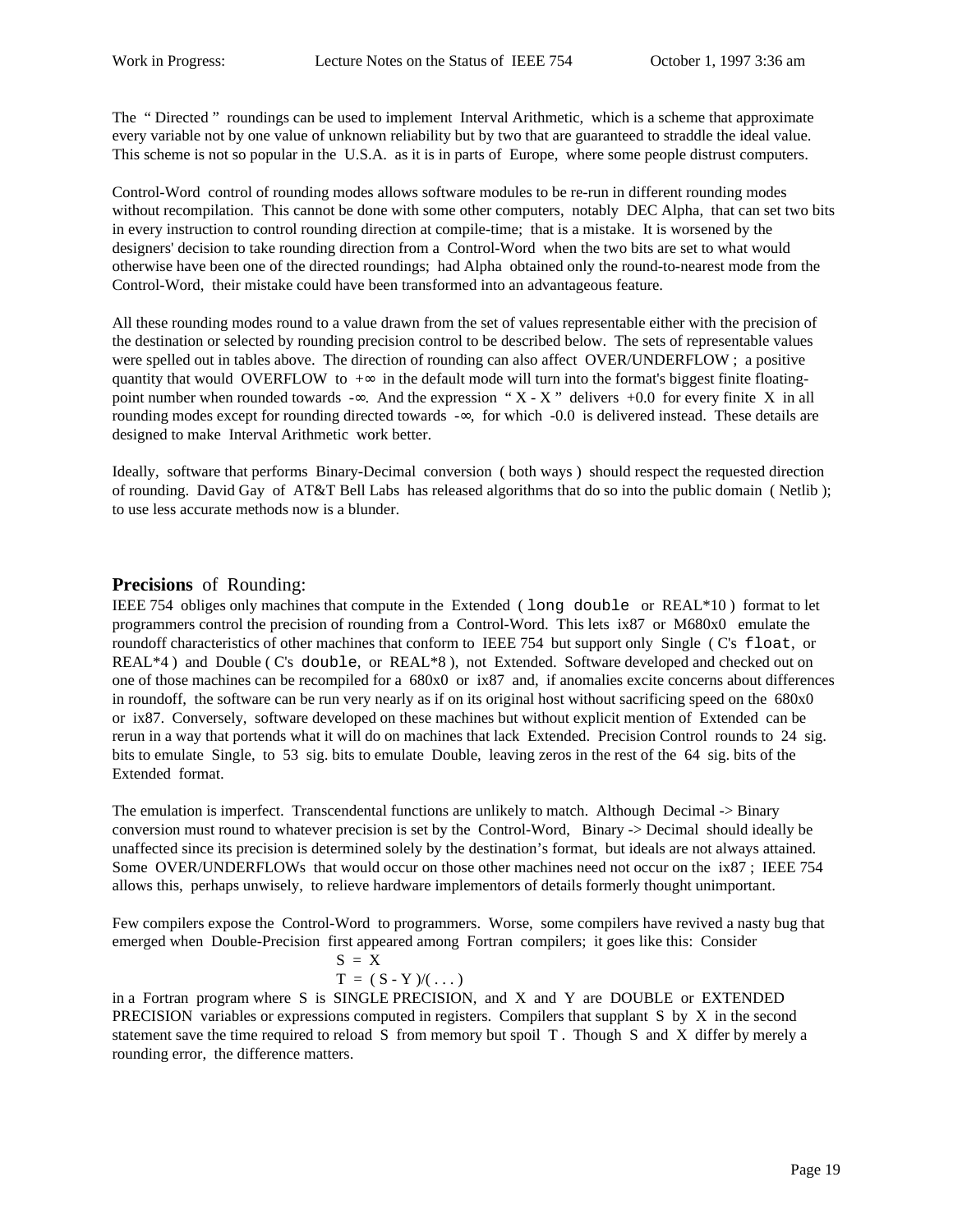# **The Baleful Influence of Benchmarks:**

Hardware and compilers are increasingly being rated entirely according to their performance in benchmarks that measure only speed. That is a mistake committed because speed is so much easier to measure than other qualities like reliability and convenience. Sacrificing them in order to run faster will compel us to run longer. By disregarding worthwhile qualities other than speed, current benchmarks penalize conscientious adherence to standards like IEEE 754; worse, attempts to take those qualities into account are thwarted by political constraints imposed upon programs that might otherwise qualify as benchmarks.

For example, a benchmark should compile and run on every commercially significant computer system. This rules out our programs for solving the differential equation and the eigenvalue problem described above under the Digression on Division-by-Zero. To qualify as benchmarks, programs must prevent exceptional events that might stop or badly slow some computers even if such prevention retards performance on computers that, by conforming conscientiously to IEEE 754, would not stop.

The Digression on Gradual Underflow offered an example of a benchmark that lent credibility to a misguided preference for Flush-to-Zero, in so far as it runs faster than Gradual Underflow on some computers, by disregarding accuracy. If Gradual Underflow's superior accuracy has no physical significance there, neither has the benchmark's data.

Accuracy poses tricky questions for benchmarks. One hazard is the ...

Stopped Clock Paradox: Why is a mechanical clock more accurate stopped than running? A running clock is almost never exactly right, whereas a stopped clock is exactly right twice a day. ( *But WHEN is it right? Alas, that was not the question*.)

The computational version of this paradox is a benchmark that penalizes superior computers, that produce merely excellent approximate answers, by making them seem less accurate than an inferior computer that gets exactly the right answer for the benchmark's problem accidentally. Other hazards exist too; some will be illustrated by the next example.

Quadratic equations like

$$
px^2 - 2qx + r = 0
$$

arise often enough to justify tendering a program that solves it to serve as a benchmark. When the equation's roots x1 and x2 are known in advance both to be real, the simplest such program is the procedure Qdrtc exhibited on the next page.

In the absence of premature Over/Underflow,  $\text{Odrto}$  computes x1 and x2 at least about as accurately as they are determined by data  $\{p, q, r\}$  uncorrelatedly uncertain in their last digits stored. It should be tested first on trivial data to confirm that it has not been corrupted by a misprint nor by an ostensible correction like "  $x1 := (q+s)/p$ ;  $x2 := (q-s)/p$  " copied naively from some elementary programming text. Here are some trivial data:

> {  $p = Any nonzero, q = r = 0$  };  $x1 = x2 = 0$ . { $p = 2.0$ ,  $q = 5.0$ ,  $r = 12.0$ };  $x1 = 2.0$ ,  $x2 = 3.0$ .  ${ p = 2.0 E-37, q = 1.0, r = 2.0 }; \quad x1 \quad 1.0, x2 \quad 1.0 E 37.$ Swapping p with r swaps  $\{x1, x2\}$  with  $\{1/x2, 1/x1\}$ .  $\{\mu^*p, \mu^*q, \mu^*r\}$  yields  $\{x1, x2\}$  independently of nonzero  $\mu$ .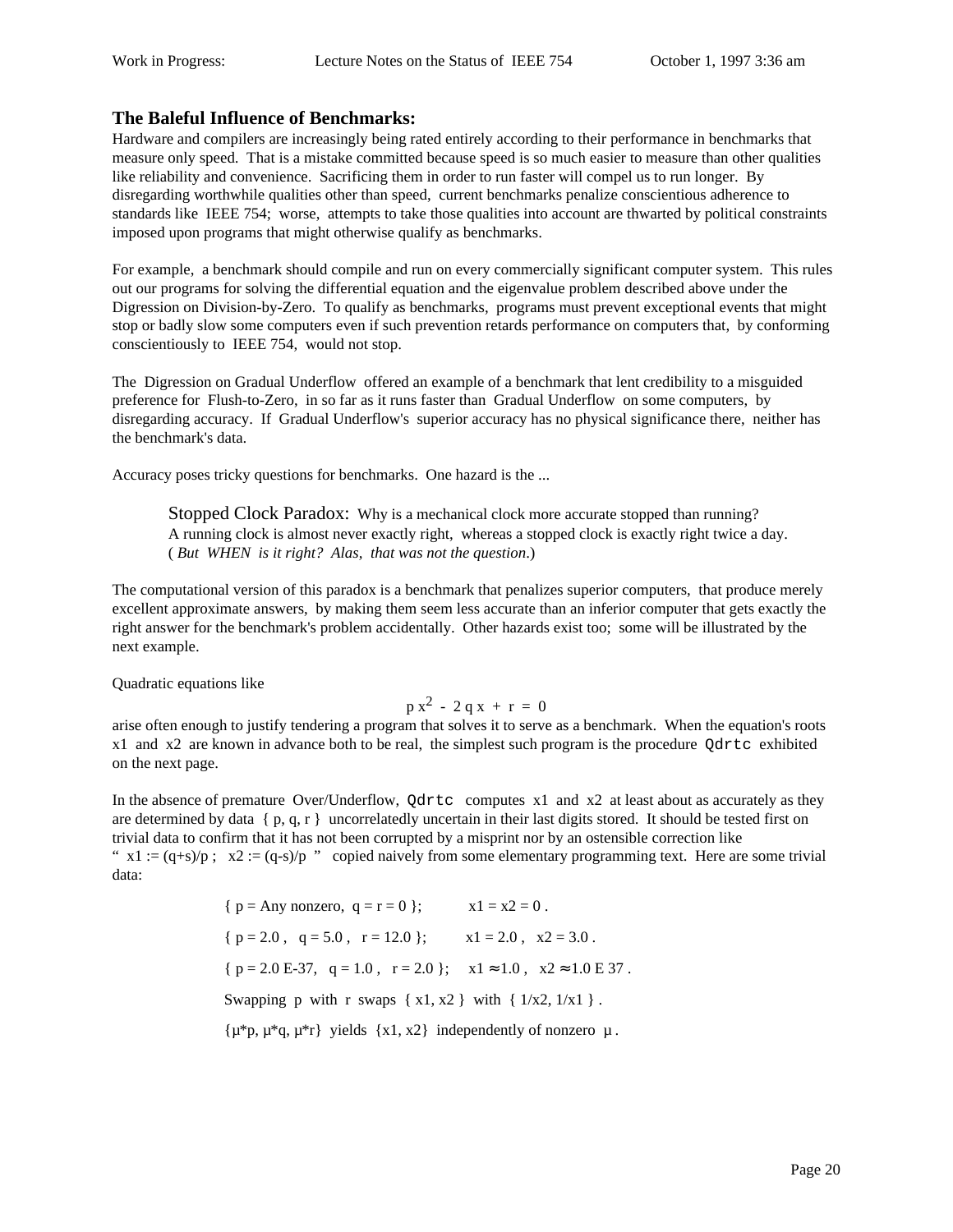# A Proposed Accuracy Benchmark

```
Procedure Otest( Odrtc ):
         Parameter n = 15 ; ... In time, n may grow.
         Real Array r[1:n] ; ... Choose precision here.
r[1] := 2^2 12 + 2.0 ; ... for 24 sig. bits,
r[2] := 2^2 \cdot 12 + 2.25 ; ... and 6 hex.
         r[3] := 16^3 + 1 + 1.0/16^2 ; ... 6 hex. IBM.
         r[4] := 2^2 4 + 2.0 ; ... 48 bits CRAY -<br>
r[5] := 2^2 24 + 2.25 ; ... rounded;
r[5] := 2^2 4 + 2.25 ; ... rounded;
r[6] := 2^24 + 3.0 ; ... 48 bits chopped.
r[7] := 94906267.0 ; ... 53 sig. bits.
r[8] := 94906267 + 0.25; ... 53 sig. bits.
r[9] := 2^2 28 - 5.5 ; ... PowerPC, i860.
r[10] := 2^2 28 - 4.5 ; ... PowerPC, i860.
r[11] := 2^2 28 + 2.0 ; ... 56 sig. bits,
r[12] := 2^2 28 + 2.25 ; ... and 14 hex.
         r[13] := 16^{\circ}7 + 1 + 1.0/16^{\circ}6 ; ... 14 hex. IBM.
r[14] := 2^3 32 + 2.0 ; ... 64 sig. bits.
r[15] := 2^3 2 + 2.25 ; ... 64 sig. bits.
         e := +Infinity ;
         for j := 1 to n do {
           t := Qtrial(Qdrtc, r[j]) ; ... Could be NaN.
           If ((t < e) or not(t = t)) then e := t ;
          Display( " Worst accuracy is ", e, " sig. bits" ) ;
           Return ; End Qtest.
       Real Function Log2(x) := Log(Abs(x))/Log(2.0) ;
        Real Function Qtrial( Qdrtc, r ):
         p := r-2 ; q := r-1 ; Qtrial := 0 ;
         Display( Nameof(Qdrtc), " for r = ", r ) ;
          If p 0 then {
           Display(" Qtrial(..., r) expects r > 2.") }
         elseif not((r-q)=1 & (q-p)=1) then {
           Display(" r is too big for Qtrial(..., r).") }
          else {
           Call Qdrtc(p, q, r, x1, x2) ;
           e1 := -Loq2(x1 - 1) ; ... Could be NaN.
           e2 := -Log2( (x2 - 1) - 2/p ); \ldots Heed parentheses!
           Qtrial := Min{e1, e2 } ; ... Min{NaN,NaN} is NaN.
            Display(" gets ", e1, " and ", e2, " sig. bits")
            If not( x1 1.0 ) then
             Display(" and root ", x1, " isn't at least 1.")};
         Display( ) ; Return( Qtrial ) ; End Qtrial.
       Procedure Qdrtc( p, q, r, x1, x2):
         Real p, q, r, s, x1, x2 ; ... Choose precision here.
s := (q^*q - p^*r) ; ... NaN if (< 0).
S := q + \text{CopySign}(s, q) ; ... Fortran's SIGN O.K.
         If S = 0 then \{ x1 := x2 := r/p \} else
            \{ x1 := r/S : x2 := S/p \}; ... NaNs if not real,
         Return; End Qdrtc. . . . or else it may abort.
```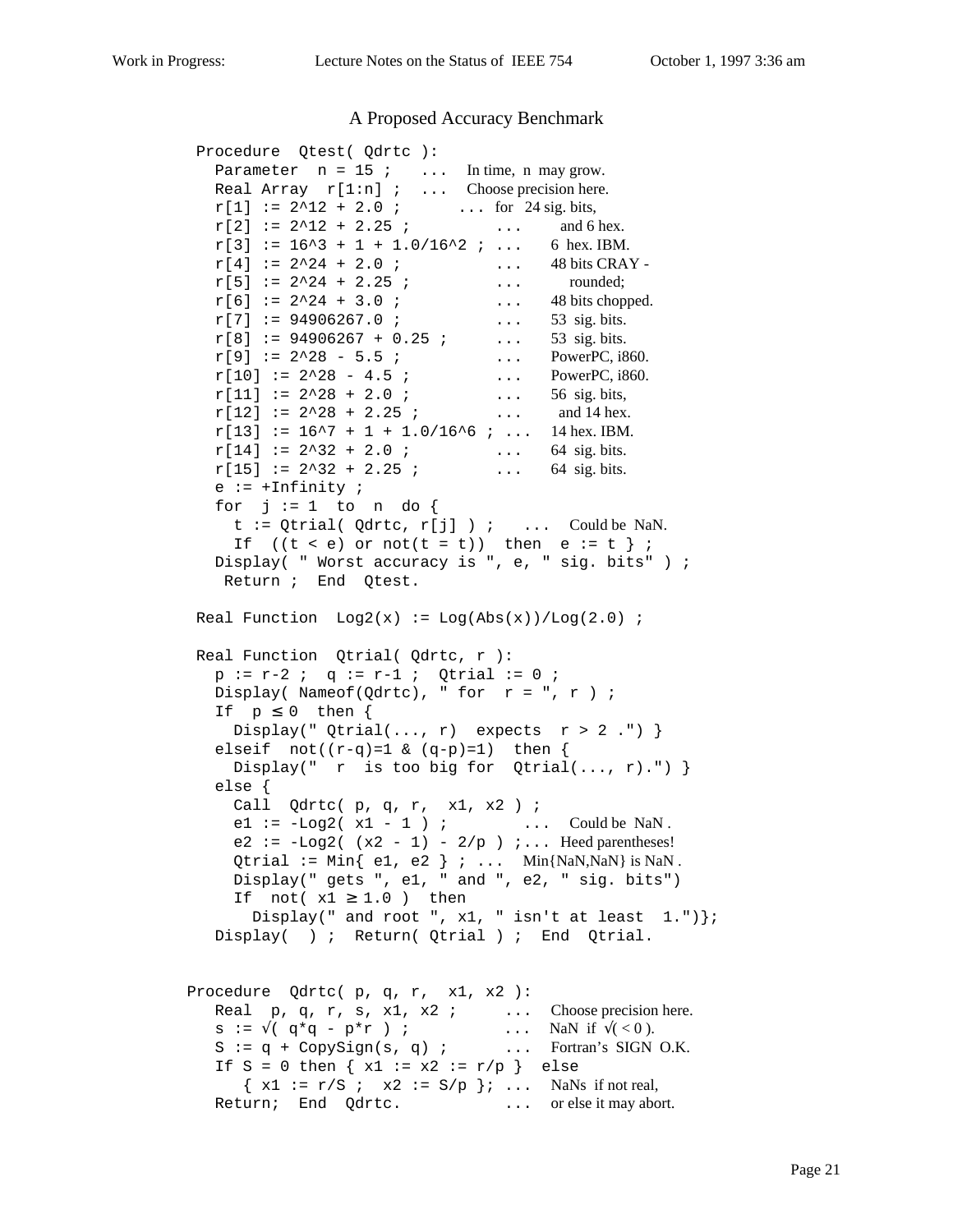The proposed benchmark program Qtest runs Qdrtc on a battery of data sets each chosen to expose the worst rounding error of which a computing system is capable. The system's precision appears next to its data r as an annotation in Qtest. Each datum r is expressed in a way that avoids damaging roundoff at the precision under test and, since r is a large positive number but not too large, the other two coefficients  $p := r-2$  and  $q := r-1$  are also computed uncontaminated by roundoff in function Qtrial. Therefore Qtrial knows the correct roots  $x1 = 1$  and  $x2 = 1 + 2/p$  exactly and can compare them with the roots x1 and x2 computed by Qdrtc to determine its accuracy.

More important than accuracy are mathematical relationships implied by correlations among data. In this problem, inequalities  $q^2$  p r and  $0 < p < q < r$  and p-q q-r can all be confirmed directly by tests, and imply that both roots must be real and no less than 1.0 . When Qdrtc fails to honor those implications, Qtrial notices.

What should we expect would-be benchmark  $Q$ test to find when it runs in 8-byte floating-point on some current computer systems? Tabulated under Precision is how many significant bits are stored in the named system's 8-byte format; different systems trade off precision and range differently, and this should be taken into account before one system is condemned for getting less accuracy than another. Next comes the worst Accuracy Qtest encountered; evidently as many as half the sig. bits stored in computed roots can be inaccurate. Worse, the smaller computed root can fall short of 1.0 in the sig. bit whose position is tabulated last. These findings cry out for explanation; how can some computer systems get worse accuracy than others that store the same number of sig. bits?

| Computer                 | Software          | Precision | Accuracy  | How far $< 1$ |
|--------------------------|-------------------|-----------|-----------|---------------|
| Hardware                 | System            | sig. bits | sig. bits | sig. bit      |
| $ix86/87 - &$            | Fortran, C,       |           |           |               |
| Pentium-based            | Turbo-Basic,      |           |           |               |
| <b>PCs</b>               | Turbo-Pascal      | 53        | 32        | 33.3          |
| $680x0$ - based          |                   |           |           |               |
| Sun III,                 | Fortran, C        |           |           |               |
| Macintosh                |                   |           |           |               |
| DEC VAX D                | Fortran, C        | 56        | 28        | 29.3          |
| $ix86/87 \&$             | MATLAB 3.5,       |           |           |               |
| Macintosh                | MathCAD 2.5       |           |           |               |
| SGI MIPS.                | Fortran,          | 53        | 26.5      | 27.8          |
| SPARC,                   | $\mathbf{C}$ .    |           |           |               |
| DEC VAX G                | <b>MATLAB 4.x</b> |           |           |               |
| IBM /370                 | Fortran, C        | 56        | 26.4      | 26.4          |
| <b>CRAY Y-MP</b>         | Fortran, C        | 48        | 24        | 25.3          |
| Intel $\overline{860}$ , |                   |           | NaN from  | NaN from      |
| PowerPC.                 | Fortran, C        | 53        |           |               |
| <b>IBM RS/6000</b>       |                   |           | (< 0)     | (< 0)         |

|  |  | Expected Results from Qtest( Qdrtc) on 8-byte Floating-Point |
|--|--|--------------------------------------------------------------|
|--|--|--------------------------------------------------------------|

The explanation is easy for the IBM /370 ; its hexadecimal floating-point loses two or three sig. bits compared with binary floating-point of the same width. No matter; these formerly ubiquitous machines are disappearing.

The best accuracy, 32 sig. bits, is achieved on inexpensive ix86/87-based PCs and 680x0-based Macintoshes whose hardware permits every algebraic (sub)expression, though no named variable wider than 8 bytes appears in it, to be evaluated in Extended registers 10 bytes wide, and by software systems ( compilers ) that neither disable nor eschew that capability regardless of whether they support named 10-byte variables. These computer systems also accept, without premature over/underflows, a wider range of input data  $\{\mu^*p, \mu^*q, \mu^*r\}$  than do the others, though this robustness cannot be explored by Qtest without crashing some systems.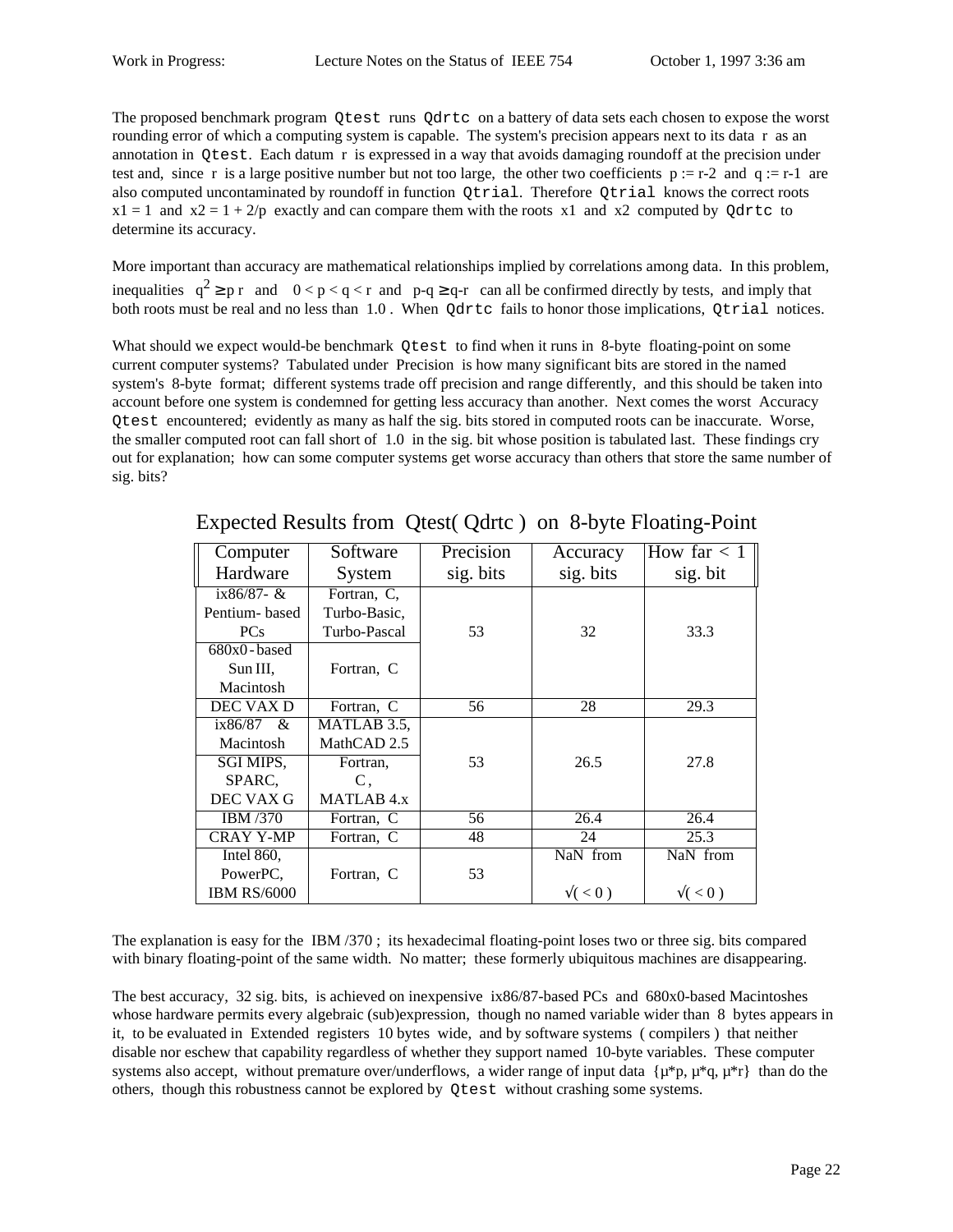MATLAB and MathCAD on ix86/87 and 680x0 platforms store almost every subexpression into internal 8byte scratch variables, thereby wasting time as well as the 10-byte registers' superior accuracy and range; that is why their accuracy is no better on machines with 10-byte registers than on machines without.

The final mystery is the NaN (Not a Number) obtained from the i860, IBM RS/6000 and PowerPC instead of roots. The NaN arises from the square root of a negative number q\*q - p\*r , although tests performed upon input data would find that  $QQ := q^*q$  and PR :=  $p^*r$  do satisfy QQ PR. This paradox arises out of the Fused Multiply-Accumulate instruction possessed by those machines. ( The i860's MAC is only partially fused.) The paradox can be suppressed by inhibiting that instruction at compile time, but doing so generally would slow those machines; therefore, their compiler was designed to render that inhibition inconvenient and unusual. If Qtest were run on these machines in their unusual mode, would that constitute a fair test?

Fairness raises troublesome issues for a benchmark. What if custodians of a computer family allege unfairness? Letting them tweak a benchmark slightly to render it " fair " lets them overcompensate in devious ways very difficult to expose. For example, replace  $Q$ drtc by an ostensibly algebraically equivalent procedure ...

Procedure PPCQdrtc( p, q, r, x1, x2): Real o,  $p$ ,  $q$ ,  $r$ ,  $s$ ,  $x1$ ,  $x2$  ; ... Choose precision here. S :=  $p * r$  ;  $o := p * r - S$  ; ... Suits PowerPC well.  $s := ((q * q - S) - o)$  ; ... NaN if  $(< 0)$ .  $S := q + \text{CopySign}(s, q)$  ; ... Fortran's SIGN O.K. If  $S = 0$  then  $\{ x1 := x2 := r/p \}$  else  $\{ x1 := r/S : x2 := S/p \}$ ; ... NaNs if not real, Return; End PPCQdrtc. . . . or else may abort.

Aside from running slightly slower, Qtest(PPCQdrtc) differs from Qtest( Qdrtc ) only by getting 53 sig. bits instead of NaN on the PowerPC and RS/6000, which then win the prize for accuracy. Which of Qtest( Qdrtc ) and Qtest( PPCQdrtc ) assesses accuracy more fairly?

In general, insisting that a benchmark exist in only one version, and that it run successfully ( no NaNs ! ) on every machine, may cripple speed or accuracy or robustness on computers with advantageous features others lack. Permitting variety may invalidate comparison. As it is now, Qtest( Qdrtc ) tells us something I think worth knowing regardless of whether it is admitted to the ranks of industry-approved benchmarks.

# **Exceptions in General**, Reconsidered:

The prevailing attitude towards exceptions is changing. Previously they were declared to be errors that would abort an offending program. Abortion could be prevented only by defensive programming that tested for every error condition in advance. Punitive policies and paranoid practices persist, but now in competition with other options afforded programmers by IEEE 754 though handicapped by their near invisibility in programming languages. How might exception-handling be practiced if other options were supported properly? The Standard Apple Numerical Environment ( SANE ), documented in the Apple Numerics Manual (1988), is one approach. What follows is another I have implemented partially.

First, exception-classes must have names, preferably the same names in all languages. Venerable languages that limit names' lengths still live, so the names have to be short; here are suggestions for five-letter names for floatingpoint exceptions plus a few others: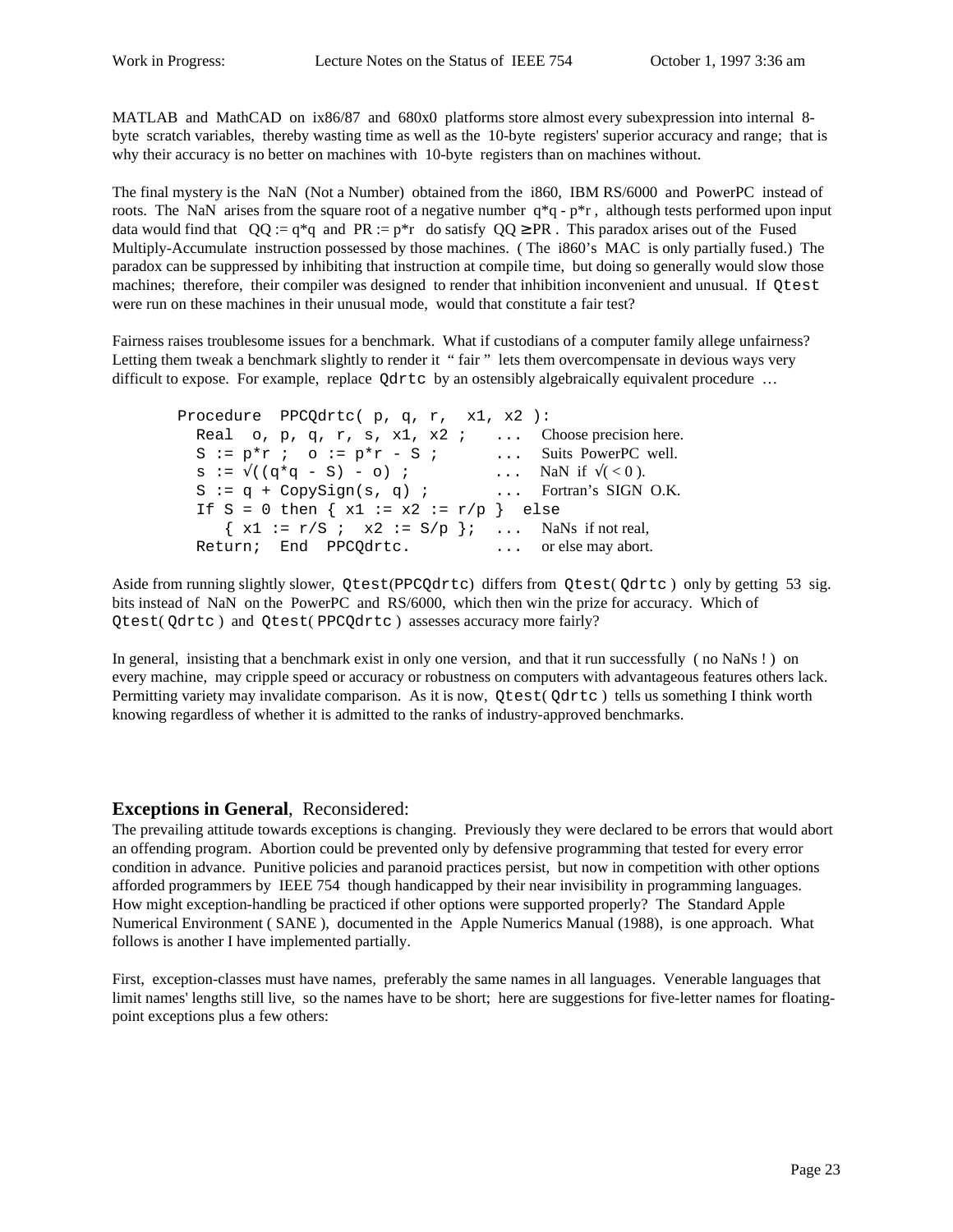and

| Name         | Description of Exception                                      |  |
|--------------|---------------------------------------------------------------|--|
| <b>INXCT</b> | INeXaCT due to floating-point roundoff or over/underflow      |  |
| <b>UNFLO</b> | floating-point UNderFLOw, Gradual or not                      |  |
| <b>DIVBZ</b> | Infinity exactly from finite operand(s); e.g., $1/0$          |  |
| <b>OVFLO</b> | floating-point OVerFLOw                                       |  |
| <b>INTXR</b> | INTeger arithmetic eXception or eRror like overflow or 1/0    |  |
| <b>INVLD</b> | INVaLiD operation, most likely one from the list that follows |  |
| <b>ZOVRZ</b> | 0.0 / 0.0                                                     |  |
| <b>IOVRI</b> | Infinity / Infinity : These four are the rational             |  |
| <b>IMINI</b> | Infinity - Infinity : Removable Singularities.                |  |
| <b>ZTMSI</b> | $0.0*$ Infinity                                               |  |
| <b>FODOM</b> | Function computed Outside its DOMain; e.g., (-3)              |  |
| <b>DTSTR</b> | Attempted access outside a DaTa STRucture or array            |  |
| <b>NLPTR</b> | De-referencing a NiL PoinTeR                                  |  |
| <b>UNDTA</b> | UNinitialized DaTum or vAriable, or SNaN                      |  |

These names are intended to identify such flags as may exist to signal exceptions to a program, and such modes as a programmer may choose to predetermine the program's response to exceptions.

More important than the spellings are the length and structure of the list. It must be parsimonious; if allowed to grow indefinitely it can accrete names unknown to most of us or with overlapping meanings, and then our programs would mishandle their exceptions. The list should be comprehensive enough to leave no kind of exception uncovered by a name; the list above may be incomplete. It does include names for exceptions practically undetectable on some systems; examples are UNFLO on a CRAY Y-MP, IOVRI on machines that lack Infinity, DTSTR on systems that do not check array-bounds, and INXCT on non-conformers to IEEE 754. The list is structured less to reflect how or where the exception is detected ( as C's nearly useless ERRNO does ) and more to reflect what may be done to remedy it. For example, expressions  $0/0$ ,  $/$ , - and \*0 are distinguished because, to produce anything of more use than a NaN, they require different versions of l'Hospital's rule for the removal of removable singularities.

Though different named exceptions require different remedies, the list of remedies worth considering for any particular named exception class fits into a short menu for a preprogrammed exception-handling library. Selection from an adequate menu will serve applications programmers far better than coding up each his own handler. Here are five-letter names for the few exception-handling modes thought worth putting into a menu:

PAUSE, ABORT, PREMT, IEEED, PSUBS, KOUNT, ABSNT

To select mode PAUSE for handling, say, OVFLO is to request that each floating-point overflow suspend computation and invoke a debugger to display the values of variables defined at that moment, after which the onlooker may either abort computation or else resume it as if the overflow had been handled in the previously prevailing mode. PAUSE is a debugging mode applicable to every other exception-handling mode.

ABORT is a mode now common for severe exceptions; it empties buffers, closes files and returns to the operating system. PREMT pre-empts the handling of a designated exception for whatever language ambience had been overridden by a previously invoked mode. For example, to PREMT ZOVRZ in APL is to re-establish the definition  $0/0 = 1$ ; to PREMT ZOVRZ in ADA is to put 0.0/0.0 back among Arithmetic Errors that drop execution into a program module's error handler, if one has been provided, or else ABORTs. PREMT is indispensable when a language sports control structures like

ON ERROR { do something else or go somewhere else } ;

ABSENT ERROR { try something } ELSE { do something else } ; but lacks locutions to distinguish among different kinds of exceptions.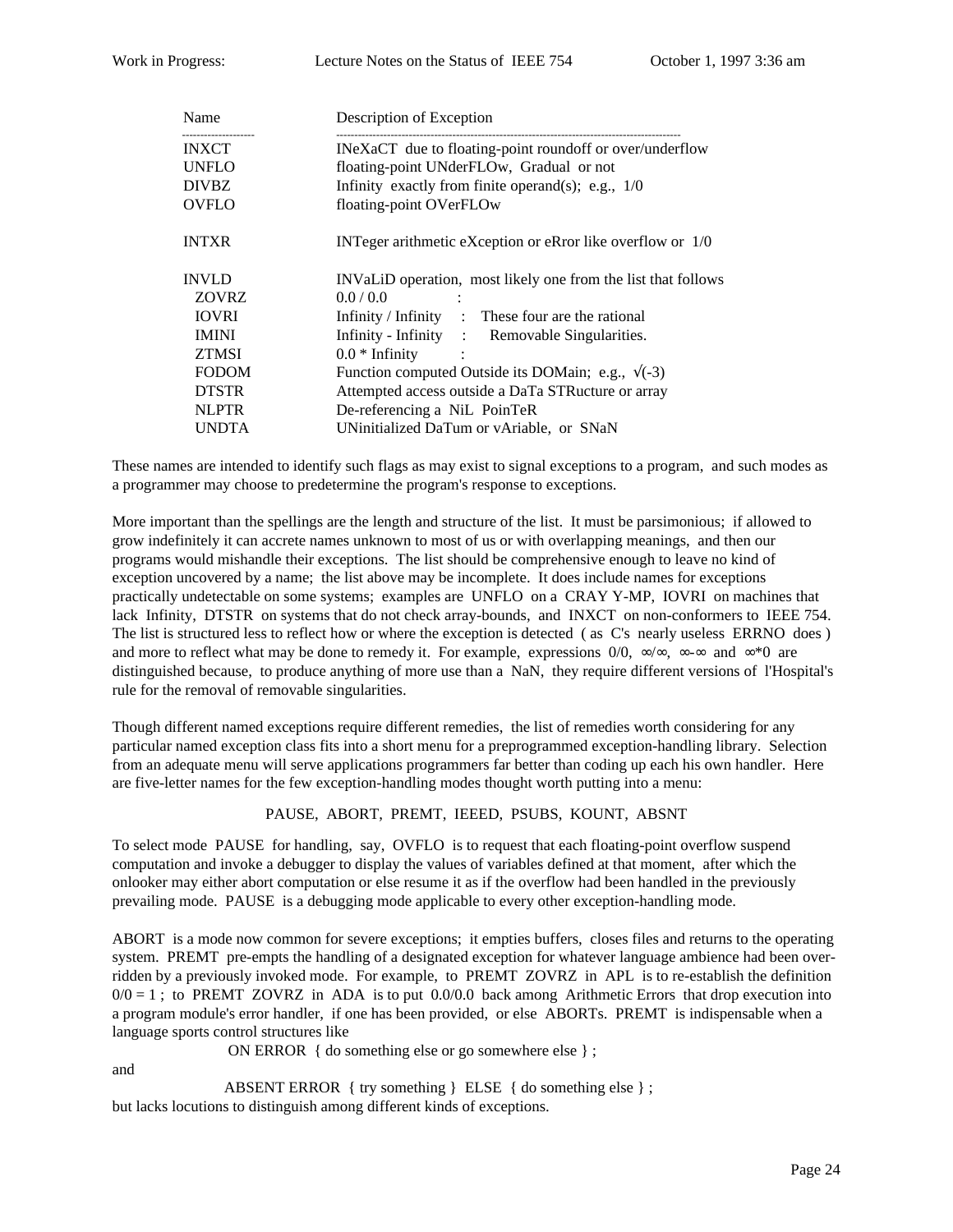( Control structures like those palliate exceptions rather than handle them all well. The main deficiency is a lack of recognizable names for modes defined implicitly by { do something else } clauses; a name known to an independently compiled subprocedure of the {try something} clause could tell it which exceptions of its own to hide and which to expose. Other deficiencies exacerbate the cost of scoping: Which variables in the {try something} clause are to be saved, and in what state, for the {do something else} clause to use after the ERROR ? A satisfactory discussion lies beyond the scope of these notes.)

IEEED names the Default Mode in which every exception mentioned by IEEE 754/854 must be handled, by default, unless a programmer asks explicitly for another mode. ( This requirement is violated by a few computer systems that run much faster in some other mode, and by some compilers whose authors fear the consequences of unleashing Infinity and NaN upon a programmer who has not said he wants them.) To every named floatingpoint exception except INXCT and UNFLO, IEEED has assigned what I call a " presubstitution "; that is a precomputed number whose magnitude and possibly its sign will be substituted for the result of an exceptional floating-point operation. For DIVBZ and OVFLO, IEEED presubstitutes  $\pm$  with an appropriate sign. For the INVLDs ZOVRZ, IOVRI, IMINI, ZTMSI and FODOM, IEEED presubstitutes NaN. ( For INXCT, IEEED does not presubstitute but yields an approximation in accordance with current modes of rounding direction and precision; IEEED for UNFLO is Gradual.) For example, with DIVBZ in IEEED mode,  $LOG(0.0) = -$  is not trapped as an ERROR though it does raise the DIVBZ flag.

PSUBS is a generalization of IEEED that presubstitutes any number, computed by the program in advance, for any floating-point exception. For example, PSUBS( $0.0, \pm$ ) for UNFLO replaces Gradual Underflow by Flushto-Zero with preservation of sign; invoke PSUBS( $0.0$ ) to flush UNFLO to  $+0.0$ . Similarly, PSUBS( $v$ ) for ZOVRZ replaces a subsequent  $\text{SIN}(x^*y)/x$  by y whenever  $x = 0.0$ . Thus programmers can remove some removable singularities with PSUBS without explicit tests nor branches. It is no panacea. Those tests and branches may have to be introduced implicitly ( by the compiler ? ) for vectorized machines like CRAYs. Neither can PSUBS( $COS(x)$ ) for ZOVRZ shield ( $SIN(x)$  -  $SIN(y)/(x-y)$  from damage caused by roundoff when x is too near y; use PSUBS(1.0) and  $\text{COS}((x+y)/2)^*(\text{SIN}((x-y)/2) / ((x-y)/2))$  respectively instead.

Here is a nontrivial application of presubstitution. It simplifies an economical way to compute the continued fraction  $f(x)$ , introduced above during the Digression on Division by Zero, and simultaneously its derivative  $f'(x)$ . They might be computed for many different values x if they serve in Newton's iteration  $x \rightarrow x$  -  $f(x)/f'(x)$  for solving  $f(x) = 0$ . While  $f(x)$  is being computed from the recurrence  $f_n := (x - a_n) - q_n / f_{n-1}$ , starting with  $f_1 := x - a_1$  and ending with  $f(x) := f_n$ , another recurrence computes its derivative. Because multiplication can go rather faster than division, two divisions have been replaced by one division and two multiplications in the recurrences, but at the cost of introducing auxiliary variables  $r_j = 1/f_j$ ,  $h_j = q_j \cdot r_{j-1}$  (so  $f_j = (x-a_j) - h_j$  and  $f_{j-1} = -f_{j-1} \cdot h_j/h_j$ ). Recall that every  $q_j > 0$ ; this implies that every  $f_j$  1 and, absent over/underflow, that no  $h_j = 0$  unless  $f_{j-1}$  and  $f_{j-1}$  are both infinite. Overflow or 0· could interfere with the computation of f**'** j if nothing else were done about them. What we shall do about them is precompute an array of quotients  $P_j := q_{j+1}/q_j$  and presubstitute.

```
Sovflo := PSUBS( 1.0E150, \pm ) for OVFLO ; ... Save prior presubstitution for Overflow.
Sztmsi := PSUBS( 0.0 ) for ZTMSI ; ... Save prior presubstitution for 0· .
\mathtt{f}\ \mathrel{\mathop:}=\ \mathtt{x}\text{-a}_1\ \mathrel{\mathop:}\quad \mathtt{f}\mathrel{\mathop:}\ \mathrel{\mathop:}=\ \mathtt{1}\ \mathrel{\mathop:}for j = 2, 3, \ldots, n in turn,
       do { r := 1/f ;h := q_i \cdot r ;
                     f := (x-a_j) - h ;
                     Sf' := f' ;
                      f' := (h \cdot r) \cdot f' + 1 ; ... Presubstitution replaces 0 here.
                      PSUBS( Pj·Sf') for ZTMSI } enddo ;
f'(\mathbf{x}) := f' ; f(\mathbf{x}) := f ;
```
PSUBS(Sovflo) for OVFLO ; PSUBS(Sztmsi) for ZTMSI ; ... Restore prior presubstitutions. This program has no floating-point test-and-branch. Instead, the first PSUBS replaces an overflowed f**'** by a huge but finite ±1.0E150, and then the PSUBS inside the do-loop accomplishes the same effect as if it and the previous assignment were replaced by ...

if ( f**'** is finite ) then f**'** := ( h·r)·f**'** + 1 ; else f**'** := Pj-1·SSf**'** + 1 endif SSf**'** := Sf**'** .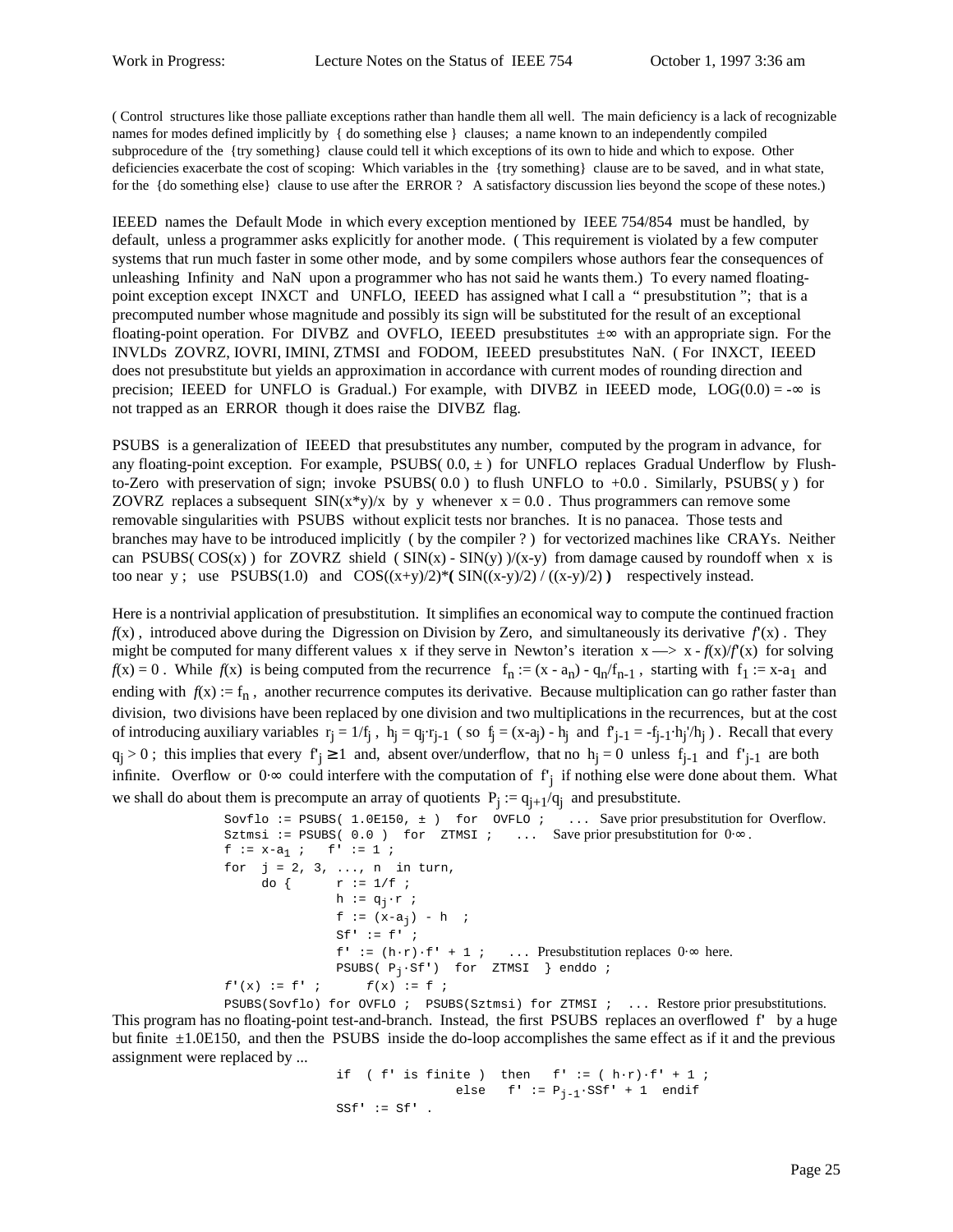Mode  $KOUNT(k)$  exploits exponent-wrapping to count OVER/UNDERFLOWs in an integer variable k as if it were a leftward extension of the floating-point exponent field. We have seen one application above; it was the fast and accurate evaluation of expressions like Q described under UNDERFLOW. If implemented fast enough, this mode also speeds up the comparison of complex magnitudes  $|x + iy| = (x^2 + y^2)$  via the relationship

 $|x + \mathbf{i}y| < |u + \mathbf{i}v|$  if and only if  $(x-u) \cdot (x+u) < (v-y) \cdot (v+y)$ .

( To attenuate roundoff first swap so that  $|x|$  |y| and  $|u|$  |v|.)

OVFLO and UNFLO flags do not get raised in KOUNT mode.

. . . . . . . . . . . . . . . . . . . . .

For nearly three decades, no other floating-point exception-handling modes than PAUSE, ABORT, PREMT, IEEED, PSUBS and KOUNT have been found both worthwhile and compatible with concurrent execution of floating-point and integer operations on very fast processors. If not due to a lack of imagination, this state of affairs justifies efforts to promulgate a modest library of exception-handling modes rather than leave every programmer to his own devices. A few more floating-point modes require support on systems that conform to IEEE 754 :

 Directed Roundings ( DIRND ): ToNEAR, ToZERO, ToPOSV, ToNEGV Rounding Precisions ( RNDPR ): ToSNGL, ToDBLE, ToEXTD

Rounding Precision modes are pertinent only to hardware that evaluates every floating-point expression in the Double-Extended ( REAL\*10+ ) format. However, they do raise a question of general interest:

What if a program attempts to invoke a nonexistent or unsupported mode?

An error-message protesting the use of an undefined name, or else the response to C's #ifdef command for conditional compilation, would answer this question at compile-time. At run-time the answer to an environmental inquiry concerning an unsupported mode's status might best be ABSNT, defined herewith to be the name of no mode. ABSNT is the mode of INXCT, UNFLO and DIRND on a CRAY Y-MP, for example.

Flags and modes are variables of type Flag and Mode that may be sensed, saved and set by library programs. I prefer programs that are syntactically functions but actually swap values. For example, my function Fflag( OVFLO, NewFlag ) returns the current value of the OVFLO flag and resets that flag to NewFlag. Fflag(OVFLO) merely returns the value without changing it. A flag's value resembles a pointer, in that it may be either Null or some non-Null value returned by Fflag, and also resembles a Boolean value insofar as Null behaves like False, and every other flag like True. Consequently a typical pattern of use for Fflag goes like this:

SavOV := Fflag( OVFLO, Null ) ; ... saves & clears OVFLO flag.  $X :=$  expression that may Overflow prematurely  $i$  If Fflag( OVFLO, SavOV ) then ... having restored OVFLO flag  $X :=$  alternative expression  $i$ 

At the end, premature OVFLOs have been hidden, and the OVFLO flag is raised just if it was raised before or if the alternative expression X overflowed.

Similarly, Fmode( DIRND, NewDir ) swaps the DIRND mode for saving, sensing and restoring. For example, if function  $g(z)$  is contrived either to return a monotonic increasing function of its argument z and of its rounding errors ( this can be tricky), or else to take proper account of  $F_{\text{model}}(DIRND, ...)$ , then a few statements like

```
SavDir := Fmode( DIRND, TONEGV ) ; ... Rounding towards -
xlo := g( zlo ) ; ... yields upper bound.
Dummy := Fmode( DIRND, ToPOSV ) ; ... Rounding towards +
xhi := g( zhi) ; ... yields lower bound.
Dummy := Fmode( DIRND, SavDir ) ; ... Restores prior rounding.
```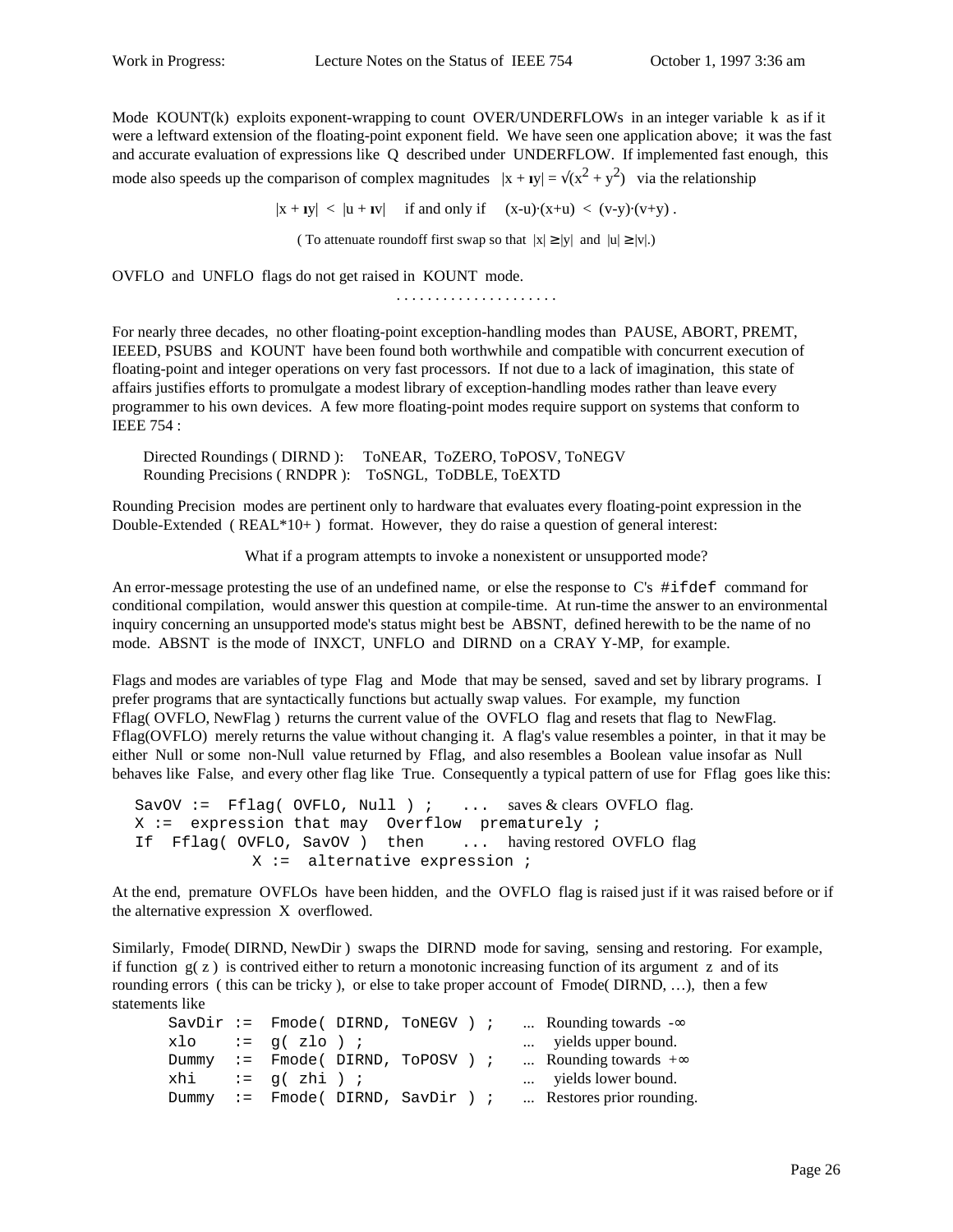guarantee that xlo  $g(z)$  exact  $g(z)$  g(zhi) xhi despite roundoff. This is admittedly a cumbersome way to obtain what Interval Arithmetic would deliver easily if it received the support it deserves from popular programming languages.

Here follows a simple example of flags and modes working together. The Euclidean Length ( Norm ) of a Double-Precision vector x is Vnrm( $x[1:L]$ ) :=  $(x[1]^2 + x[2]^2 + x[3]^2 + ... + x[L]^2)$ . This simple formula arises in so many matrix computations that every matrix package like LAPACK and MATLAB contains a subprogram devoted to it. It poses two technical challenges; how may we ...

- 1. avoid an incorrect result caused by premature Overflow of some  $x[j]^2$  or Underflow of too many of them though the true value of Vnrm is unexceptional?
- 2. avoid excessive accumulation of roundoff when L is huge? ( For example, consider the case when every x[j] for  $j > 1$  is barely small enough that  $x[j]^2 + x[1]^2$  rounds to  $x[1]^2$ ; then Vnrm can come out too small by about  $L/4$  units in its last place if the additions are performed left-to-right. L usually stays below a few hundred, but often runs into several thousands.)

These challenges are worth overcoming only if doing so does not slow computation of Vnrm too much compared with the obvious subprogram:

> Double Vnrm( Double x[1:L] ) ;  $s := 0.0$  ; For  $j := 1$  to L do  $s := s + x[j]*x[j]$  ; Return{ Vnrm  $:=$  s }.

On a 680x0-based Macintosh or PC with ix87, our problem has an easy solution provided the compiler supports IEEE 754 Double-Extended ( REAL\*10+): begin the obvious subprogram with the declaration Double-Extended  $s := 0$ .

Then the sum-of-squares s will accumulate in a register with 3 more bits of exponent range and 11 more bits of precision then Vnrm and x[...]. Thus, with no loss of speed, Over/Underflow is precluded unless Vnrm must lie out of range, and roundoff is kept below  $1 + L/8192$  units in its last place. These are typical benefits of an Extended format. Moreover, this subprogram honors Directed Roundings and the KOUNT mode of Over/ Underflow.

In the absence of Extended, a craftier subprogram is needed to fiddle with flags and modes during the computation of Vnrm , and particularly to ensure that the last expression computed and Returned also raises and merges only those flags that deserve alteration, or else KOUNTs. If the program to do so presented on the next page appears too baroque, compare it with slower, less accurate and more elaborate subprograms that now infest portable libraries like LAPACK.

The SANE library provides two procedures ProcEntry and ProcExit to save and restore all flags and modes, and merge old flags with new, simultaneously. However SANE makes no provision for exceptions other than those mentioned by IEEE 754 nor for modes other than ABORT and IEEED nor for computer systems that do not conform to IEEE 754. My scheme lets a programmer utter, for example,

```
 If ( Fmode(INXCT, IEEED) = ABSNT ) then Dummy := Fflag(INXCT, True)
                                    else Dummy := Fflag(INXCT, Null);
```
after which his program repeatedly preconditions data until a rounding error renders further repetition unnecessary, on machines that detect INXCT, but preconditions just once otherwise.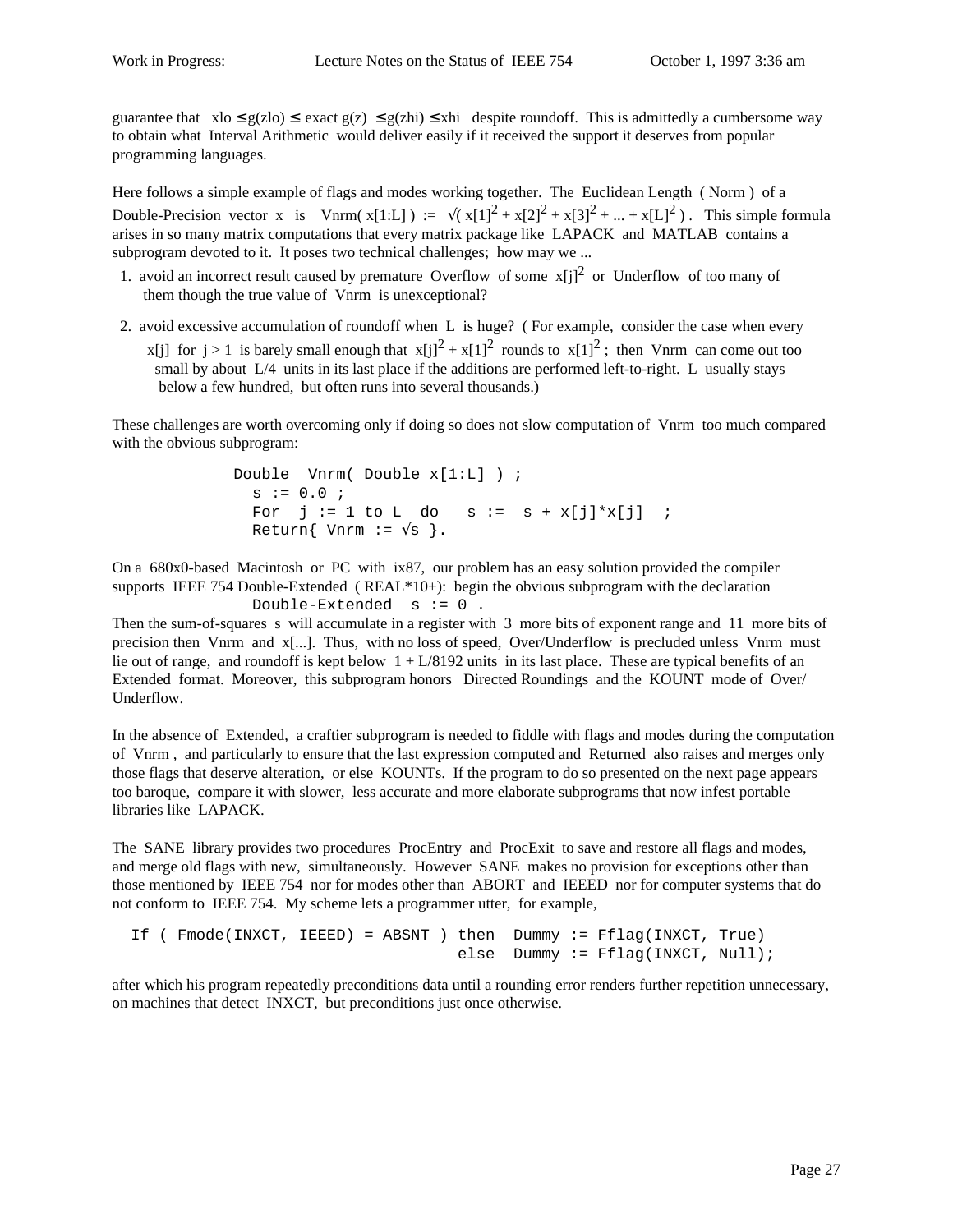```
 Double Vnrm( Double x[1:L] ) ;
    OVm := Fmode(OVFLO, IEEED) ; UNm := Fmode(UNFLO, IEEED) ;
   OVf := Fflag(OVFLO, Null) ; UNf := Fflag(UNFLO, Null) ; swaps!
   b := 1 ; d := 1 ; ... these will be scale factors, if needed.
    s := 0 ; c := 0 ; ... well compensate for additive roundoff.
    For j := 1 to L Do \{r := x[j]*x[j] ;
       t := s ; s := (r+c) + t ; . Compensate for this roundoff:
       c := ((t-s) + r) + c ; ... Heed parentheses!
     OVf := Fflag(OVFLO, OVf) ;
    If ( Fflag(UNFLO, Null) & (s < \theta<sup>68</sup>) ) ... Constants
                   Then \{ b := 2^9\% : d := 0.8^{96} \} \dots suit only
       Else If ( OVf ) ... IEEE 754
                   Then \{ b := 0.54 \} ; d := 2.0<sup>54</sup> } ; ... Double.
    If ( \mathbf{b} 1 ) Then \{ \dots \text{.Redo accumulation with scaled x[j]'s.} \}s := 0 ; c := 0 ;
       For j := 1 to L Do \{t := b * x[j] ; r := t * t ;
          t := s : s := (r+c) + t;c := ((t-s) + r) + c \} ; UNf := Fflag(UNFLO, UNf) ;
     OVm := Fmode(OVFLO, OVm) ; UNm := Fmode(UNFLO, UNm) ;
   Return{ Vnrm := d* s }.
====================================================================================================
```
I need three more library programs. Two of them are swapping functions. Fpsubs( ExceptionName, NewValue ) supports presubstitution. Second, Kountf( k, Initk ) designates k to be the integer variable into which OVER/ UNDERFLOWs will be counted, reads out the current value of k , and then resets it to the value of Initk . Those two may be embedded in Fmode. The third program inserts or updates entries in the log of Retrospective Diagnostics or reads it out, but that is a story for another day.

. . . . . . . . . . . . . . . . . . . . . . . . . . .

The foregoing schemes to handle floating-point exceptions can be called elaborate, complicated, cumbersome, ...; add your own pejoratives. I shall rejoice if somebody shows me a simpler way to accomplish all of what my proposal tries to do. Meanwhile, onlookers who need not know about all these complications can stay in their blissful state of ignorance because IEEE 754 was designed with their state of mind in mind.

IEEE 754 establishes *partially nested computational domains*. What this means is best illustrated by examples:

Rare individuals who intend to perform floating-point computations exactly, without roundoff, must pay close attention to the INXCT exception; the rest of us ignore it because we are willing to tolerate roundoff. Someone whose concept of Real Number excludes Infinity must watch out for DIVBZ; those of us who ignore it accept  $\pm$  as the uttermost among the Reals. Quantities so small as 1.0E-307 lie beneath our notice most the time, so we ignore UNFLO ; and IEEE 754 specifies that Underflow be Gradual to reduce the risk of harm from what we disdain. A few people can ignore OVFLO in a situation where any sufficiently big number will do; this belief could be tested by recomputing with OVFLO in a few modes like PSUBS(  $1.0E32, \pm$  ), PSUBS(  $1.0E64, \pm$  ), PSUBS( 1.0E128,  $\pm$  ), ... instead of IEEED = PSUBS( Infinity,  $\pm$  ). No one can ignore INVLD unless someone else has used Fflag( INVLD, ... ) or Fmode( INVLD, PSUBS ) or IsNaN(...) to cope with that exception.

In short, most of us can ignore most exceptions most the time provided someone else has thought about them. That " someone else " needs our support lest we all be obliged to face some ugly problems unaided.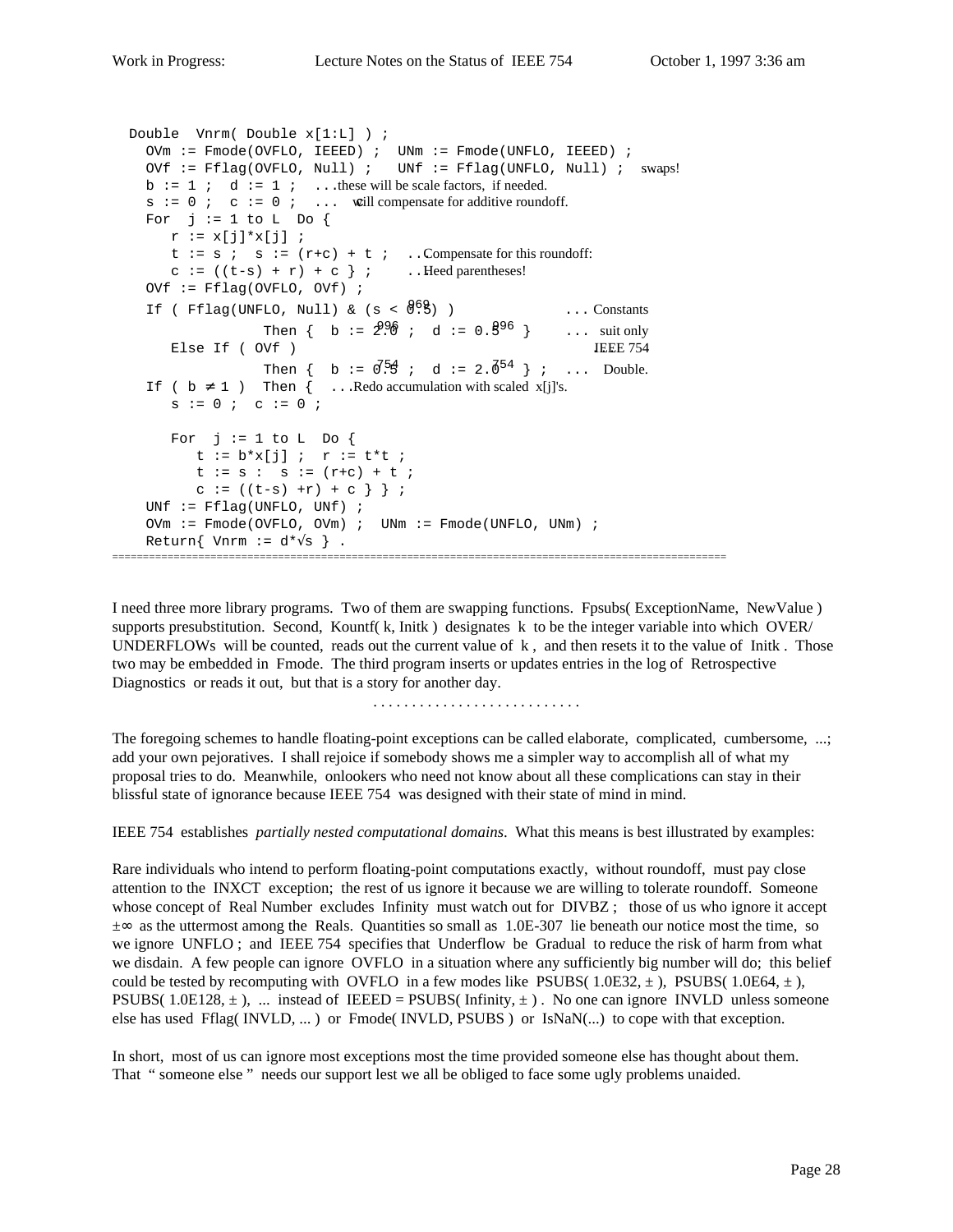# **Ruminations** on Programming Languages:

Mediaeval thinkers held to a superstition that Thought was impossible without Language; that is how "dumb" came to change its meaning from "speechless" to "stupid." With the advent of computers, "Thought" and "Language" have changed their meanings, and now there is some truth to the old superstition: In so far as programming languages constrain utterance, they also constrain what a programmer may contemplate productively unless disrupted by bitter experience or liberated by vigorous imagination. Considering how relatively few programmers grapple daily with floating-point arithmetic, and how few of those have time to contemplate unsupported features of IEEE 754, it comes as no surprise that computer linguists receive hardly any requests to support those features.

Most computer linguists find floating-point arithmetic too disruptive. Their predilection for " referential transparency," which means that a well-formed expression's meaning should not change from one context to another, runs counter to an imperative of approximate calculation:

The precisions with which expressions are evaluated must depend upon context because the accuracy required of an approximation depends more upon the uses to which it will be put and upon the

resources available to compute it than upon alleged precisions of constituent subexpressions. Consequently, rules promulgated in 1963, inherited from Fortran IV, for evaluating mixed-precision expressions are not optimal and never were; those rules turn pernicious when applied to more than two precisions, especially when precisions can vary at run-time. See C. Farnum's 1988 paper for better ways to handle mixed precisions.

These pernicious rules are deeply imbedded in C++ insofar as its operator overloading explicitly disallows the expected type of a result to influence the choice of an operator now selected by consulting only the types of its operands. This restriction precludes certain troublesome ambiguities, but it also precludes fully effective C++ implementations of intensely desirable but context-dependent programming ambiances like ...

Mixed Precisions arbitrarily Variable at run-time.

Interval Arithmetic arbitrarily mixable with Non-Interval Arithmetic.

Ostensibly Coordinate-Free expressions concerning Objects in Linear Spaces.

Mixed-precision expressions should ideally be evaluated at the widest of the precision of operands in the expression not segregated by explicit coercions. Non-interval expressions must be evaluated as if they were intervals when mixed with Interval Arithmetic expressions. In ostensibly coordinate-free Linear Algebra, expressions must be evaluated in some coordinate system determinable from context if it is determined at all. These context-dependent languages become burdensomely awkward to use when the programmer is obliged to utter explicitly those coercions and conversions that a compiler could almost always determine quickly from context.

Computer linguists also dislike functions with side-effects and functions affected by implicit variables not explicit in argument lists. But floating-point operations can raise IEEE 754 exception flags as side-effects, and operations are affected implicitly by exception-handling and rounding modes eligible at run-time according to IEEE 754. Alas, that standard omitted to bind flags and modes to locutions in standard programming languages, and this omission grants computer linguists a licence for inaction.

The side-effects and implicit variables in IEEE 754 admit tractable disciplines; they are not whimsical. Moreover other computational domains exist where context-dependence, side-effects and implicit variables are rampant. Examples of side-effects and implicit variables abound in operating systems, input/output and file-handling, realtime control systems, and synchronization of parallel computing.

In short, the features of IEEE 754 that computer linguists disdain raise issues that cannot be evaded by avoiding floating-point; they have to be addressed elsewhere anyway, and in forms more obnoxious than in IEEE 754. Programmers ambitious enough to try to apply those features but left to their own devices cannot transport their meager successes to different computer systems; their situation could worsen only if palliatives were incorporated into language standards, and there is some risk of that. Thoughtful action is needed now to avert an intensification of market fragmentation that retards development of robust numerical software and diminishes the market and its rewards for all of us.